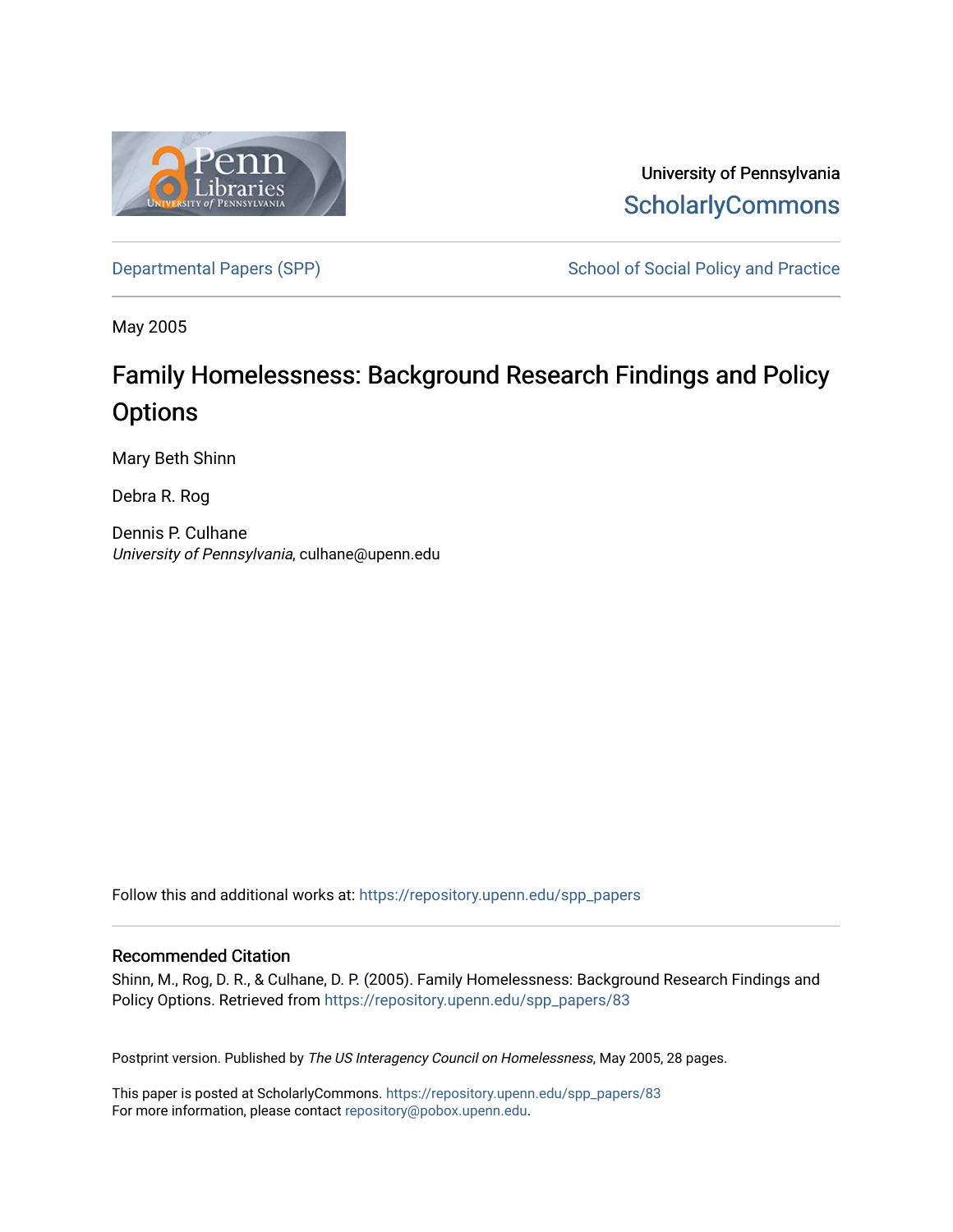## Family Homelessness: Background Research Findings and Policy Options

#### Abstract

Convergent sources suggest that as many as 600,000 families are homeless annually in the United States. This includes approximately 1.26 million children, representing 10% of the nation's poor children each year.

The National Survey of Homeless Assistance Providers and Clients (NSHAPC),1 conducted with homeless people using 16 types of homeless assistance programs in 76 geographical areas, is the only nationally representative data source available to estimate the number of families who are homeless in the United States. The NSHAPC estimated that family members made up 34% of the homeless population. Of this estimate, 23% were children and 11% were adults. These estimates, reflecting two different sampling points during 1996, suggest that 420,000 and 725,000 households respectively (1.3% - 2.2% percent of all families) were homeless at least one time during that year. The midpoint of the estimates would yield an estimate of 1.8% of all families (572,000 households) being homeless for at least one day during 1996. When just the poverty population is considered, the midpoint estimate indicates that 8% of poor families were homeless for at least one day during 1996.

#### **Comments**

Postprint version. Published by The US Interagency Council on Homelessness, May 2005, 28 pages.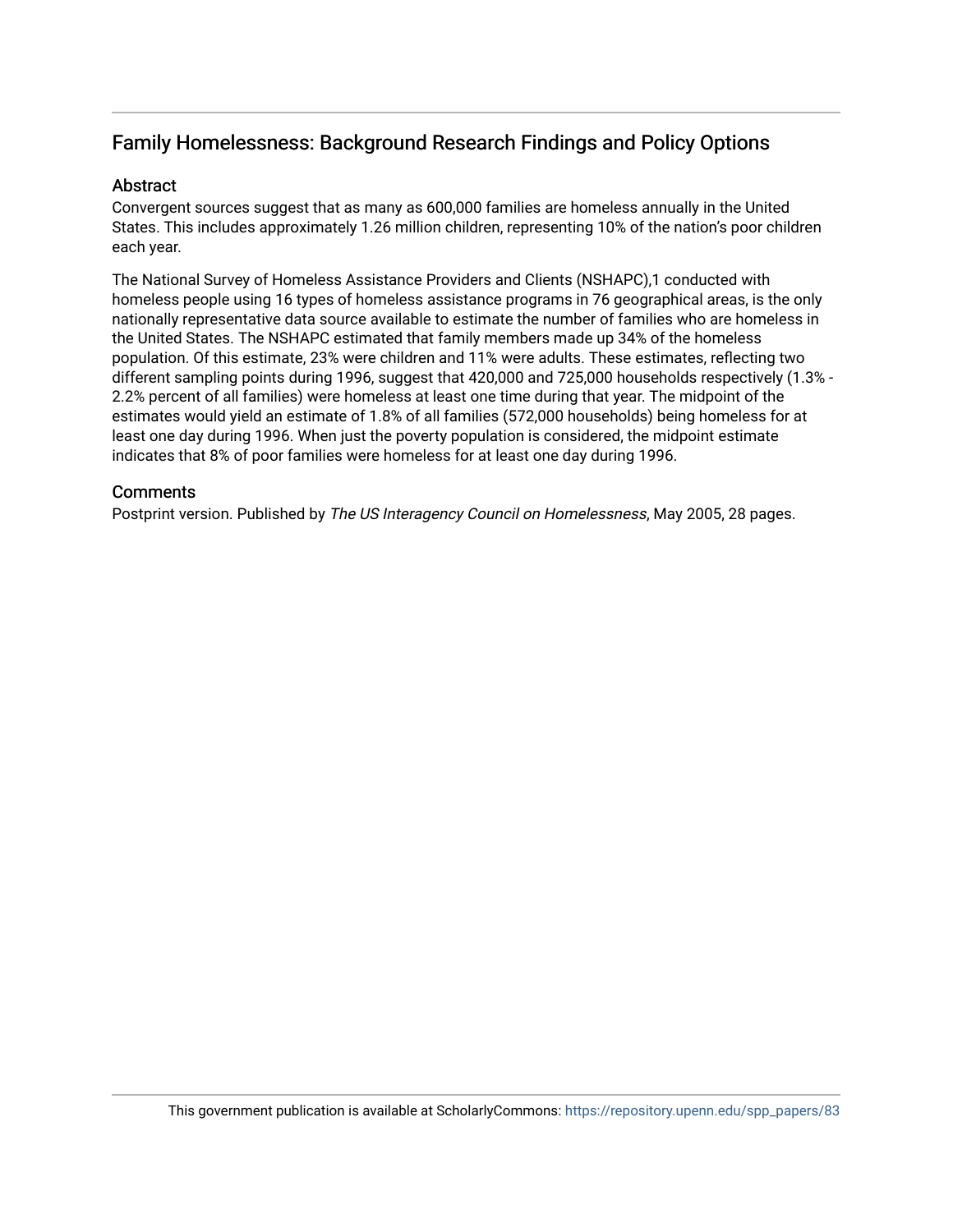#### **FAMILY HOMELESSNESS: BACKGROUND RESEARCH FINDINGS AND POLICY OPTIONS**

**Mary Beth Shinn, Ph.D. Debra J. Rog, Ph.D. Dennis P. Culhane, Ph.D.** 

**Prepared for the US Interagency Council on Homelessness** 

**May, 2005**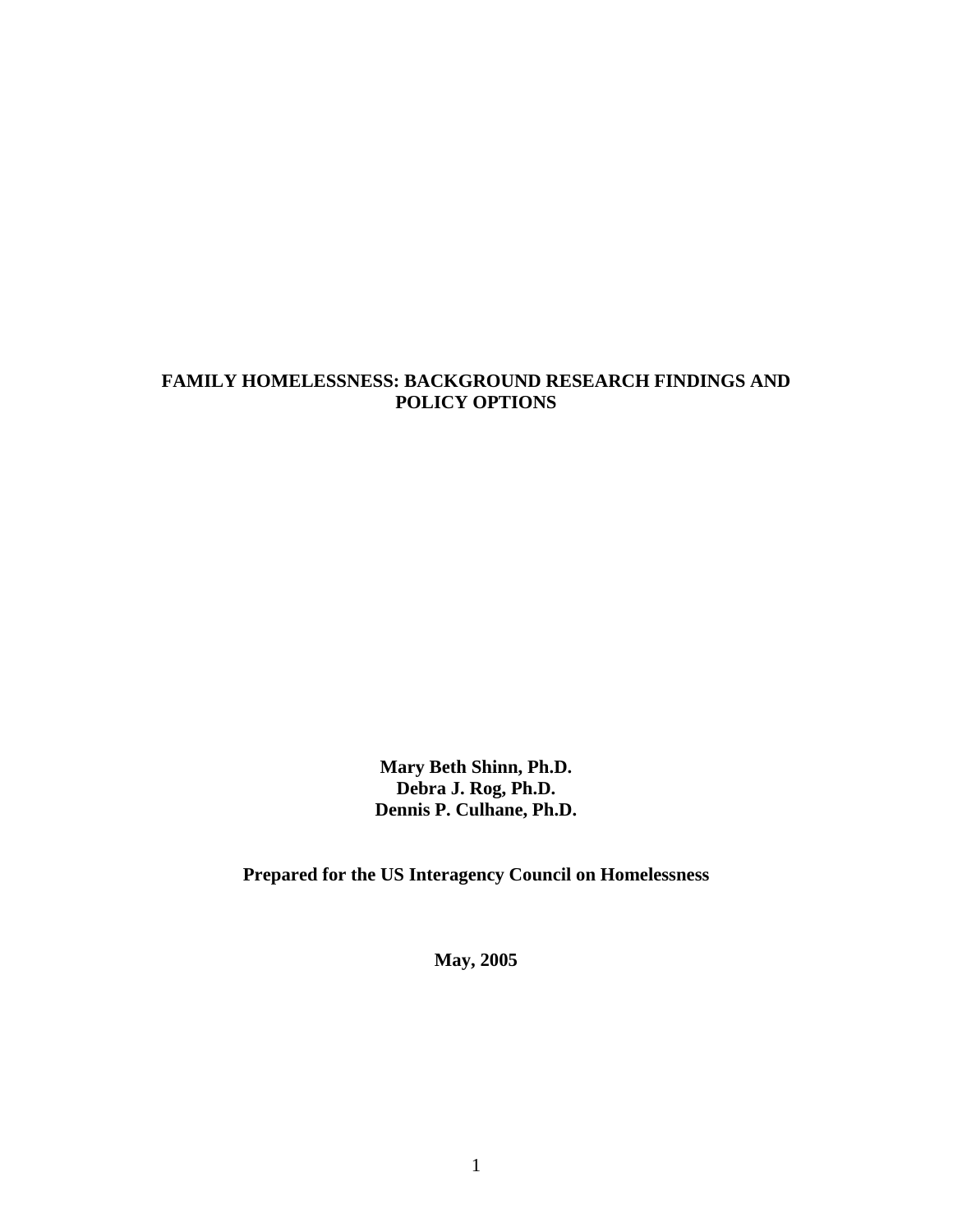#### **I. Background**

#### • **Homelessness afflicts many families; families now comprise a major segment of the homeless population**

Convergent sources suggest that as many as 600,000 families are homeless annually in the United States. This includes approximately 1.26 million children, representing 10% of the nation's poor children each year.

The National Survey of Homeless Assistance Providers and Clients (NSHAPC),<sup>[1](#page-24-0)</sup> conducted with homeless people using 16 types of homeless assistance programs in 76 geographical areas, is the only nationally representative data source available to estimate the number of families who are homeless in the United States. The NSHAPC estimated that family members made up 34% of the homeless population. Of this estimate, 23% were children and 11% were adults. These estimates, reflecting two different sampling points during 1996, suggest that 420,000 and 725,000 households respectively (1.3% - 2.2% percent of all families) were homeless at least one time during that year. The midpoint of the estimates would yield an estimate of 1.8% of all families (572,000 households) being homeless for at least one day during 1996. When just the poverty population is considered, the midpoint estimate indicates that 8% of poor families were homeless for at least one day during 1996.

Another source of data for estimating the rate of risk for homelessness among families and children comes from local Homeless Services Management Information Systems  $(HMIS)<sup>2</sup>$  $(HMIS)<sup>2</sup>$  $(HMIS)<sup>2</sup>$  Nine jurisdictions with an HMIS, including Washington, DC; Columbus, Ohio; Spokane, Washington; New York, New York; Philadelphia, Pennsylvania; St. Paul, Minnesota; Montgomery County, Maryland, St. Louis County, Missouri, and the state of Rhode Island, recently collaborated to standardize their reporting formats and to produce an annual estimate of rates of shelter use based on 1998 data. The resulting annual rates of shelter use in 1998 for families range from .2% to 1.6% of all families, and between 1.8% and 7.4% of poor families (assuming that all homeless families are poor at the time they were homeless). If one excludes the outlier (.2% of all families and 1.8% of poor families), the range narrows to between 2.9% and 9.9% of poor families as homeless that year, with an average of 5.4%.

Further evidence that homelessness is a common experience for poor families comes from a national telephone survey that found 7.4% of U.S. adults in households with phones had been literally homeless (sleeping in shelters, abandoned buildings, bus and train stations, etc.) over their lifetimes. Of those who had ever received public assistance (typically as part of families), 19.8% had been homeless at least once in their lifetime. If the definition of homelessness was expanded to include doubling up, nearly a third of the people (31.2%) who had ever received public assistance had been homeless at least one time in their lifetime. $3$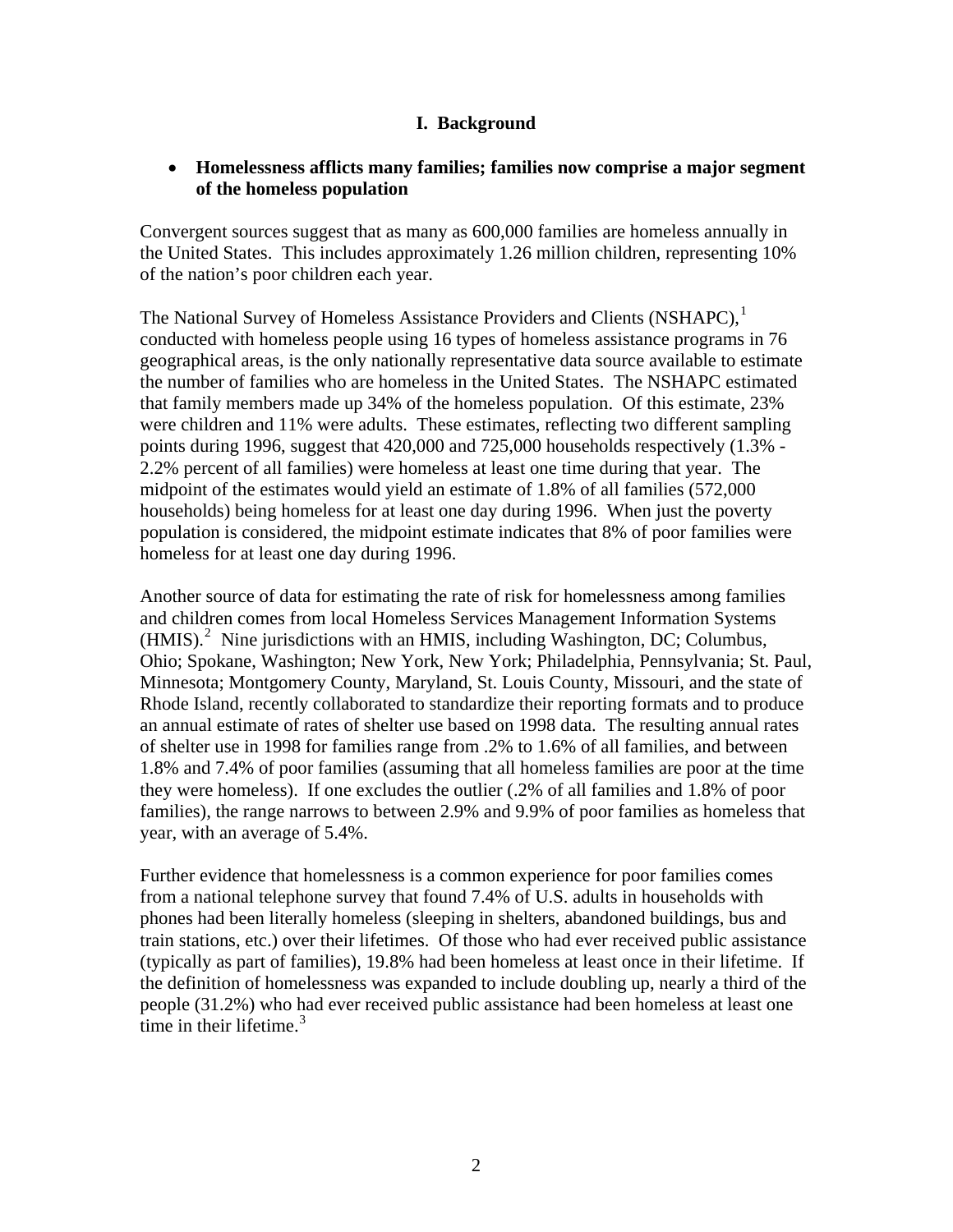In summary, these prevalence estimates, while revealing some inconsistencies that indicate a need for improved local and national documentation, suggest that homelessness is a relatively common phenomenon among poor families.

#### • **The prevalence of homelessness is higher for young families with small children and African American families**

Not only are homeless families overwhelmingly households headed by women, but they are disproportionately families with young (pre-school) children. The risk for homelessness is highest – and higher than the general population rate – among children under the age of 6. Furthermore, the risk increases the younger the child, such that the highest rate of risk is among children under the age of 1 year ("infants"), among whom approximately [4](#page-24-1).2% were homeless in 1995 [see chart below].<sup>4</sup>

Rates of risk are also much higher for African American children, such that 11% of poor African American children were homeless in New York City in 1995. Again rates of risk are highest among young children, leading to an annual rate of homelessness in New York City among poor African American children under the age of 5 of 15% in 1990 and 16% in 199[5](#page-24-1).<sup>5</sup>



**Proportion of NYC Population That Experienced a Shelter Stay in 1995, by Age.**

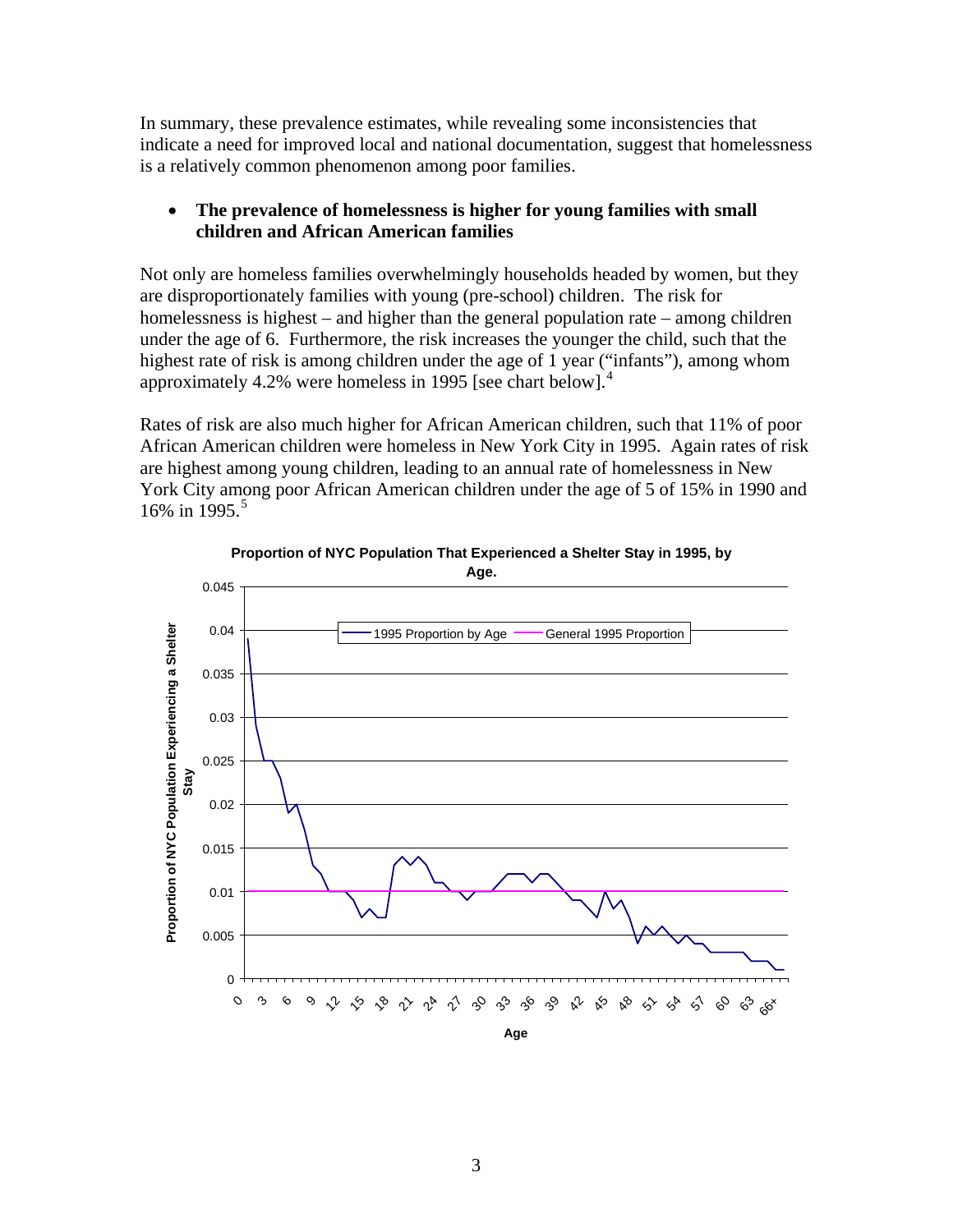## • **Family homelessness is a pattern of residential instability, which leads to shelter stays when other resources are exhausted**

Because many fewer families are in shelter on any given night than the number who enter shelter over many years, we know that homelessness is not a permanent state. Though families may experience relatively short stays of literal homelessness – in shelters or in public places not intended for human habitation – the homeless episodes are typically part of a longer period of residential instability, involving frequent moves, and doubling up with relatives and friends, as families strive to remain housed.<sup>[6](#page-24-1)</sup> For example, in the  $18$ months prior to entering a housing program for homeless families in nine cities (Atlanta, Baltimore, Denver, Houston, Nashville, Oakland, Portland, San Francisco, Seattle) families moved an average of five times, spending seven months in their own place, five months literally homeless or in transitional housing, five months doubled up, and one month in other arrangements.<sup>[7](#page-24-1)</sup> Note, however, that families in this study were chosen for their recurrent homelessness.

#### • **Homeless families are more similar to other poor families than to homeless single individuals**

Homeless families share more characteristics of families who are poor than they share with homeless single individuals. $8,9,10,11$  $8,9,10,11$  $8,9,10,11$  $8,9,10,11$  $8,9,10,11$  $8,9,10,11$  $8,9,10,11$ 

Compared to other poor families who remain housed, homeless families typically:

- have fewer housing, economic and social resources;  $^{12}$  $^{12}$  $^{12}$
- are younger heads-of-households;  $^{13,14}$  $^{13,14}$  $^{13,14}$  $^{13,14}$  $^{13,14}$
- are more likely to be members of minority groups, especially African-
- American;<sup>[15](#page-24-1)</sup> are likely to be pregnant or the mother of a newborn;<sup>16,17</sup>
- are more likely to abuse substances;  $^{18,19}$  $^{18,19}$  $^{18,19}$  $^{18,19}$  $^{18,19}$
- experience similarly high rates of depression;  $^{20,21}$  $^{20,21}$  $^{20,21}$
- experience similarly high rates of both domestic and community violence;  $^{22}$  $^{22}$  $^{22}$  and
- have similarly low levels of educational attainment and minimal work histories.  $^{23}$

n comparison to homeless adults, however, homeless families: I

- are much younger, typically 25 to 30 years old;<sup>24,25</sup>
- are less likely to abuse substances;  $^{26,27}$  $^{26,27}$  $^{26,27}$  $^{26,27}$  $^{26,27}$
- are much less likely to have psychotic disorders;  $28,29$
- are more likely to be married (23% of homeless families vs. 7% of the adults);  $30$
- [are similarly more likely to be members of minority g](#page-25-0)roups, especially African-American (though there are regional differences); $^{31}$  $^{31}$  $^{31}$
- have lower levels of education (high school graduation/GED; again, there are regional differences);  $32$  and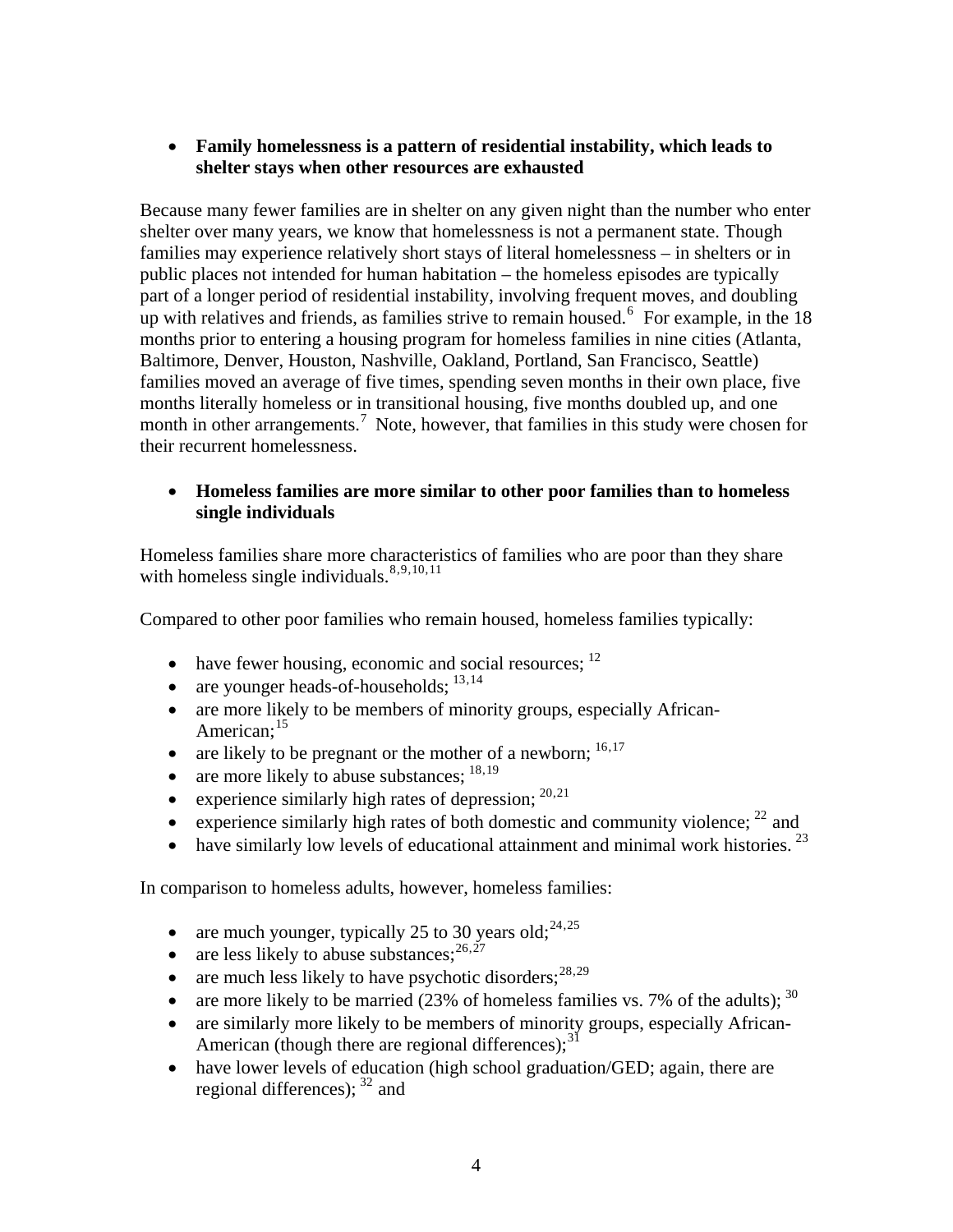• have slightly higher incomes, due to families' greater access to means-tested benefit programs such as welfare and more help from relatives and friends.

The majority of differences between homeless and domiciled poor families have to do with resources and life stage. In addition, poor families are disproportionately headed by women, but the relative proportion of homeless and poor families who are married in a particular study depends greatly on whether the homeless families are recruited from shelters that exclude men. In representative samples of families in New York, homeless families were more likely than other poor families to be married at the point of shelter entry.

Compared to homeless adults, however, homeless families have far fewer mental health and substance abuse needs. In addition, though they have slightly more economic resources, the median income for a homeless family in the NSHAPC in 1996 was only \$418 per month, or 41% of the poverty line for a family of three, far too low to secure adequate, unsubsidized housing adequate for a family.<sup>[33](#page-25-0)</sup>

A developmental psychologist described homeless and other poor children as on "a continuum of risk," with homeless children worse off on a number of dimensions than other poor children, who are in turn worse off than middle class children.<sup>[34](#page-25-0)</sup> The same characterization applies to homeless families.

#### • **Shelter policies shape characteristics of homeless families**

Characteristics of homeless families are shaped by shelter policies and practice. For example, the size of the family homeless population can depend in part on the availability of shelter beds in a given location, because families are much less likely than single individuals to live on the streets. The U.S. Conference of Mayors reported that 33% of family requests for shelter were turned away in 2003.<sup>[35](#page-25-0)</sup> These actions, combined with data on the range of alternatives sought by families prior to even seeking shelter,  $36,37$  $36,37$  $36,37$ suggests that families are often seeking shelter when other options are exhausted. Shelter availability alone, therefore, does not appear to be creating the instability. Length of stay in shelter is determined in large part both by shelter limits on length of stay and on the availability of subsidized housing to assist exits. The proportion of families who return to shelter also depends on the availability and quality of subsidized housing.

Shelter policies also influence the composition of homeless families. As we have already noted, the extent to which studies find homeless families headed by single parents depends on whether the participants in the studies are recruited from shelters that exclude men.

#### • **Homelessness is associated with family separations**

Family separations are unfortunately all too common among homeless families. Because separation from the family of origin in childhood is one predictor of homelessness among adults, the patterns of family separation are not only costly to families and local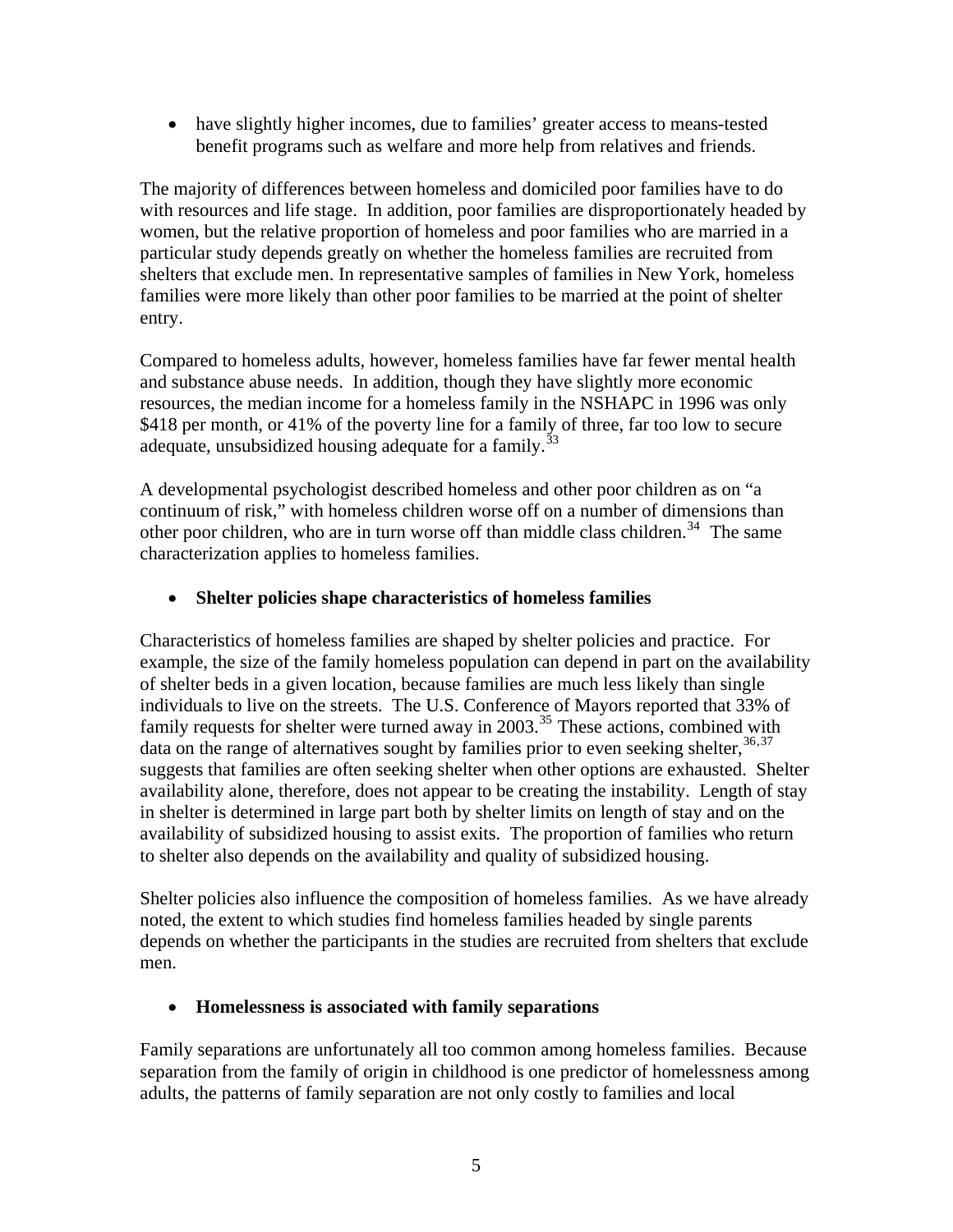governments in the short term, but may also entail future costs.

The NSHAPC reported that 60% of all homeless women in 1996 had children below 18 years, but only 65% of those women lived with any of their children (and often not all of their children); forty-one percent of all homeless men had minor children, but only 7% lived with any of them.<sup>[38](#page-25-0)</sup> These numbers are consistent with other studies, in which large numbers of homeless individuals and families report children living elsewhere.<sup>[39](#page-25-0),[40](#page-25-0),[41](#page-25-0),[42](#page-25-0)</sup>

Five years after entering shelter in New York City, 44% of a representative sample of mothers had become separated from one or more of their children (compared to 8% of poor mothers in housed families). A majority of the separated children lived with relatives, although a substantial minority were in foster care. (Interestingly, looking at the numbers from the foster care side, among a birth cohort of children who went into foster care by age 5 in Philadelphia,  $61\%$  had been in the homeless system.)<sup>[43](#page-25-0)</sup>

Three factors predicted separations in the New York City study:: maternal drug dependence, domestic violence, and (controlling for drug dependence) any institutionalization, most often for substance abuse treatment. But at any level of risk, homeless families were far more likely to become separated from children than housed families. In other words, a homeless mother with no risk factors was as likely as a housed family with both drug dependence and domestic violence to become separated from a child.<sup>[44](#page-25-0)</sup> Many of the separations occurred after families were re-housed.

Many factors lead to family separations. First, as noted, shelter policies can create false separations between partners that not only distort our perception of the composition of families, but also can have enormous strain on family cohesion and stability. Second, families often voluntarily separate when becoming homeless so as not to expose their children to shelter or street life. Third, shelters are often difficult environments in which to parent, both because of lack of space and resources, and because shelter staff and rules often usurp parenting roles. Re-establishing those roles after families leave shelter may be difficult.

Fourth, homeless families, and families in special service programs following shelter, are subjected to high levels of professional scrutiny. Psychological research shows that observers rate the same behaviors as more abusive if performed by low-income parents rather than middle-income parents, $45$  and it is likely that homeless families are accorded even more biased assessment. Several states have ruled out placement of children due to homelessness alone.<sup>[46](#page-25-0)</sup> However, one state training manual for identifying child abuse notes that although the mere presence of risk factors, such as homelessness, should not be considered proof of abuse or neglect, "they may point to a need for further investigation and future intervention."<sup>[47](#page-25-0)</sup>

Finally, homelessness can make the reunification of separated families more difficult. This is particularly true if, after separation, parents lose access to income and housing supports that allow them to create a suitable environment for their children.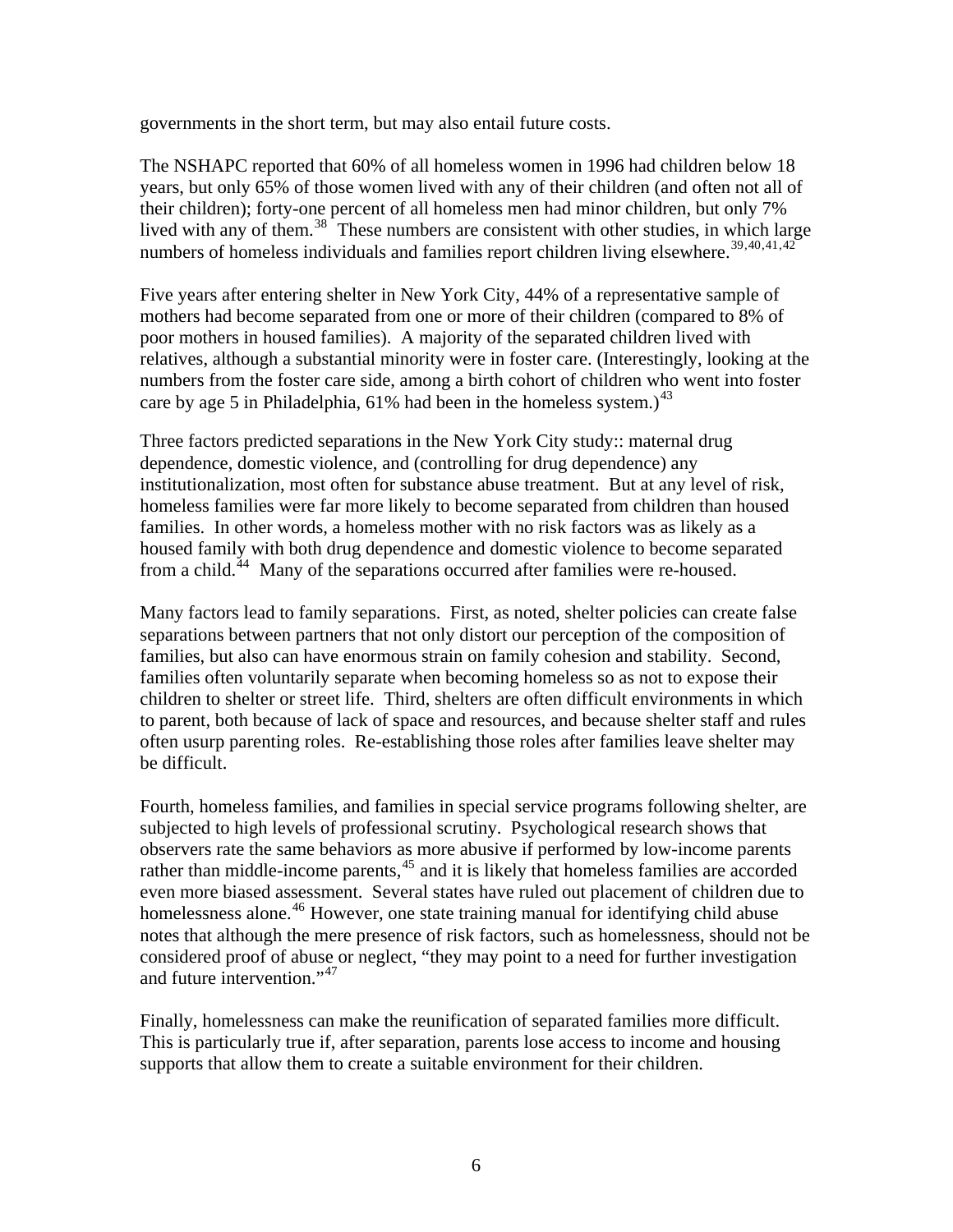#### **II. The Crisis in Affordable Housing**

The Department of Housing and Urban Development deems housing affordable if a household spends no more than 30% of income on housing costs, including utilities. HUD also calculates "fair market rents" for all counties in the United States.<sup>[48](#page-25-0)</sup> The National Low Income Housing Coalition has combined these to determine the income necessary to afford the fair market rent for units of different sizes.<sup>[49](#page-26-0)</sup> Families with children ordinarily seek units that have two or more bedrooms. There is no state in the country where an individual working full-time, year-round at the prevailing minimum wage in the state (federal minimum or the state minimum if higher) can afford a twobedroom apartment. Indeed, a parent would need to work from 67-68 hours per week (in Puerto Rico and West Virginia) to 152-153 hours per week (in Washington DC and New Jersey) to be able to afford the fair market rent for a two-bedroom apartment.

There is a growing gap between housing costs and income. Fair market rents have continued to increase while incomes at the bottom of the income distribution have stagnated. The average "housing wage" necessary to afford the fair market rent for a two-bedroom apartment has risen from \$11.08 in 1999 to \$15.21 in 2003.<sup>[50](#page-26-0)</sup>

Another way to look at the crisis in low-income housing is to examine housing problems experienced by extremely low-income households, based on the American Housing Survey. The latest data available are from 2001. Extremely Low-Income (ELI) households are those with incomes, adjusted for family size, below 30% of the median income in their area. Nationally, in 2001, there were 7.65 million ELI households who rented their dwellings, 2.88 million of them included minor children.<sup>[51](#page-26-0)</sup> Among married couple ELI renter households with children, three fifths (59%) experienced severe housing problems (paying over 50% of their income for housing or living in seriously deficient units). Among ELI renter households with children not headed by a married couple, nearly two thirds  $(65\%)$  experienced such severe problems.<sup>[52](#page-26-0)</sup>

## **III. Implications of the Current Research Base: The Central Role of Subsidized Housing**

The affordability (or lack thereof) of housing challenges poor people's abilities to maintain decent housing. Families with limited incomes have few housing choices. Those who cannot or do not want to live with family and friends are faced with increasing difficulties finding affordable housing in ever tightening housing markets. In turn, high housing costs are one of the most common contributing factors to the loss of housing. $53$ 

Several non-experimental studies suggest the central role of subsidized housing in ending homelessness for families. The role services play in addition to housing is more ambiguous.

• **Access to and receipt of rental subsidies improves residential stability**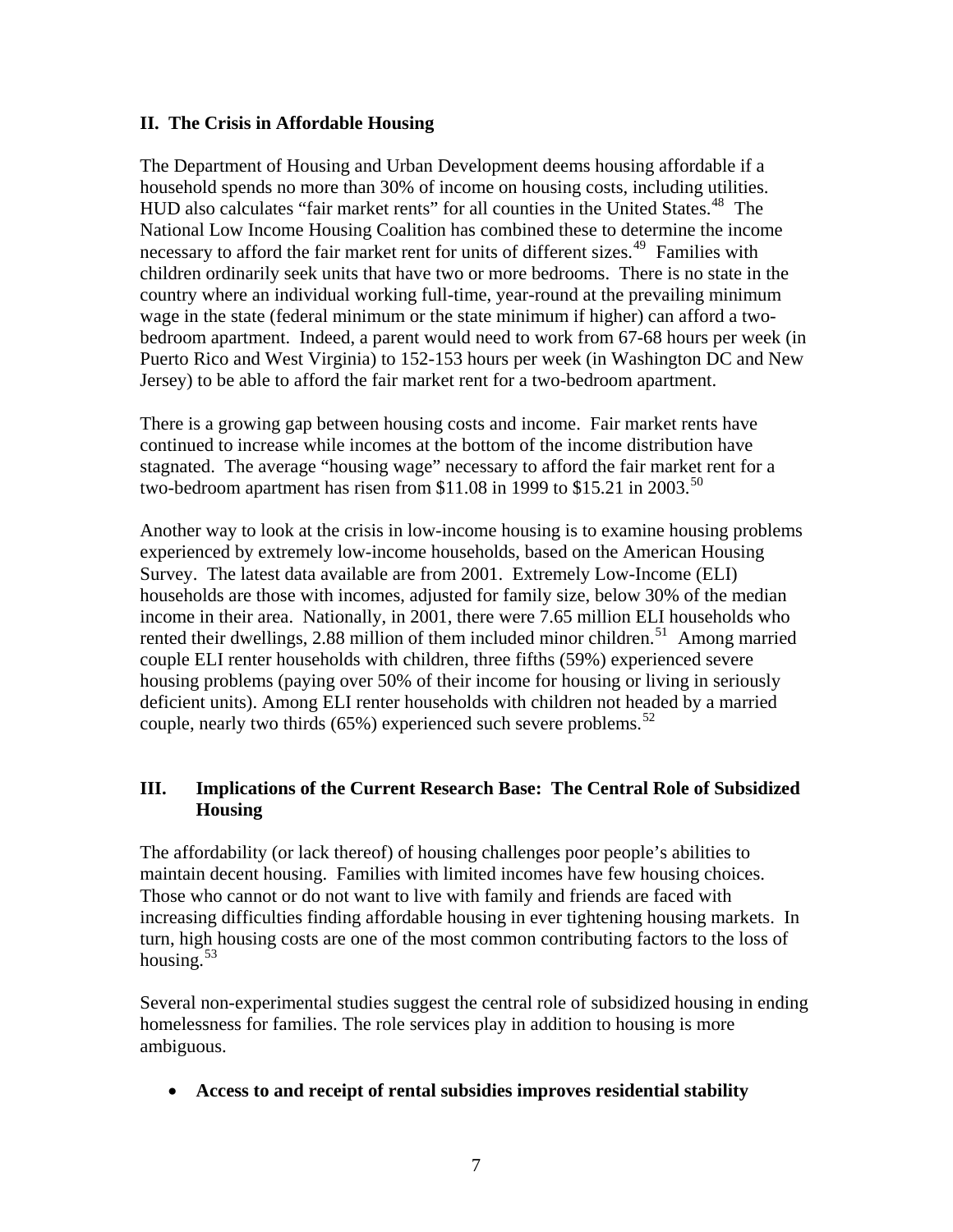Receipt of rental subsidies improves the housing outcomes of homeless families.<sup>[54](#page-26-0),[55](#page-26-0),[56](#page-26-0),[57](#page-26-0),[58](#page-26-0),[59](#page-26-0)</sup> Rental subsidies, such as Section 8 certificates, provide payment for housing that is generally based on some proportion of an individual's income. A Section 8 certificate, for example, allows an individual or family to go into the private housing market and rent an apartment or house from a landlord who agrees to participate. The household pays approximately 30% of its income toward rent, and the federal government subsidizes the remainder.

In a nine-city study in which homeless families received both Section 8 certificates and case management services, 88% of the families accessed and remained in permanent housing for up to 18 months (based on 601 families in 6 sites where follow-up data were available). Although all families also received some amount of case management and access to other services, the level of service provision varied greatly across and within each of the nine sites and did not appear to differentially affect housing stability. This finding was replicated in an evaluation of families participating in the 31 sites across the country receiving FY 1993 funding under the Family Unification program (FUP). FUP, administered by collaborating housing agencies and child welfare agencies, provides families with Section 8 rental assistance and child welfare services. The study found that 85% of the families were still housed after 12 months in nearly all 31 sites, despite different eligibility criteria, services, and other factors.<sup>[60](#page-26-0)</sup>

A smaller study in New York City in the early 1990s examined a very similar intervention involving subsidized housing coupled with short-term intensive case management and yielded similar findings. A comparison group received subsidized housing, but no special services. At the end of a one-year follow-up period, the vast majority of families in both groups were housed, and less then 5% had returned to shelter. Whether or not families had received the intensive services did not affect the outcomes. The type of subsidized housing received was the strongest single predictor of who would return to shelter, with families in buildings operated by the public housing authority more stable than those in an alternative city program.<sup>[61](#page-26-0)</sup>

In a longitudinal study of first-time homeless families and a comparison random sample of families on public assistance, residential stability was predicted only by receipt of subsidized housing. In follow-up interviews that occurred five years from initial shelter entry, 80% of the homeless families who received subsidized housing were stable (in their own apartment without a move for at least 12 months), compared to only 18% who did not receive subsidized housing. This figure was virtually the same for the comparison sample of families from the public assistance caseload. After leaving shelter, formerly homeless families were not part of special case management programs, but had access to services generally available to families on public assistance.

Factors in this study that were unrelated to stability, in the context of subsidized housing, included mental illness, substance abuse, health problems, history of incarceration, education, work history, various features of the respondent's childhood (disruptive family experiences, growing up in poverty, teen pregnancy), domestic violence, and strength of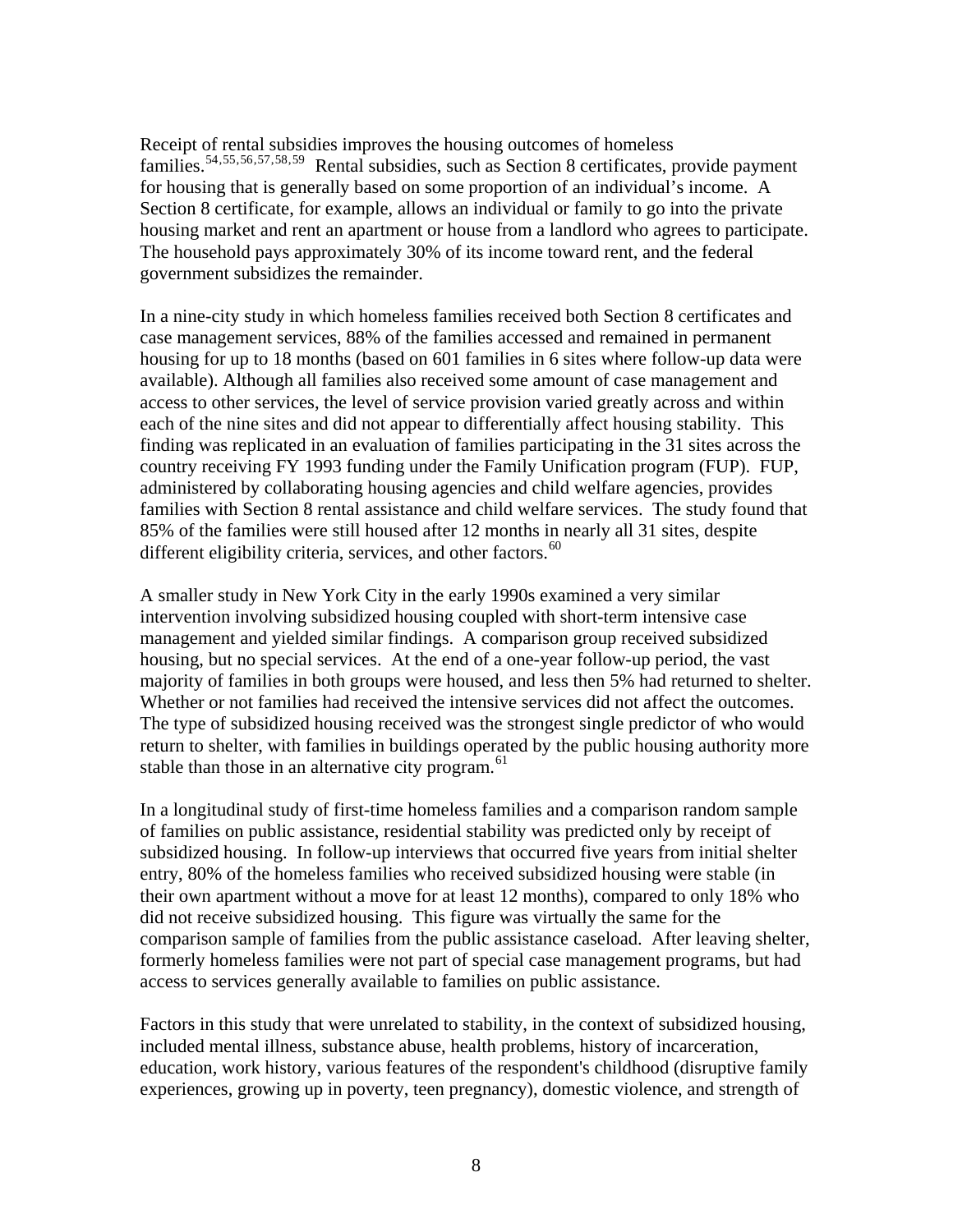personal network, although some of these factors were associated with initial shelter entry. The study provided strong evidence that subsidized housing was both necessary and sufficient for the vast majority of families to be residentially stable.<sup>[62](#page-26-0)</sup>

An earlier follow-up study of formerly homeless families in St. Louis found similar evidence of the role of subsidies in fostering stability. Of the families who had received housing placements at termination from the shelter and could be located during the follow-up (201 families out of a possible 450 families), those who had received a Section 8 certificate at termination were much less likely to have had a subsequent homeless episode than families who had received some other type of placement (6% vs. 33%).<sup>[63](#page-26-0)</sup>

Finally, studies using administrative records in both New York City and Philadelphia provide additional support for the role of subsidized housing in ending homelessness. In New York City, families discharged from shelters to subsidized housing were the least likely to return to shelter (7.6% over two years). Families who were discharged to "unknown arrangements" had the highest rate of shelter return (37%). <sup>[64](#page-26-0)</sup> Similarly, after a policy of placing homeless families in subsidized housing was adopted in Philadelphia, the number of families entering shelter who had been in shelter previously dropped from 50% in 1987 to less than 10% in 1990. [65](#page-26-0)

Part of the success of subsidies is that they not only allow homeless people to live affordably, but that they generally also allow them to live in safer, more decent housing. In a study of single adults with severe mental illness, Newman and her associates found that the Section 8 certificates were associated with improved housing affordability and improved physical dwelling conditions. The quality of the physical housing, in turn, is related to other outcomes, especially residential stability.<sup>[66](#page-26-0)</sup>

#### • **Housing is key for ending homelessness; it may not be enough to fully meet the needs of all families**.

Housing is an essential part of the remedy for homelessness. The role services play in ending homelessness is not clear from the research available. Only one study to date has examined services and housing in comparison to housing alone for homeless families and found no differences in outcomes between those who received services and those who did not.<sup>[67](#page-26-0)</sup> Moreover, the lack of relationship between the amount of services received and stability in other studies as well as the high rates of stability that were found in these studies calls into question the impact that services have on the housing outcome. $^{68,69}$  $^{68,69}$  $^{68,69}$  $^{68,69}$  $^{68,69}$ 

There is some limited evidence that some level of service may be indicated for a small segment of homeless families. One study involving 66 families in Alameda County, California, like the other research cited, found that receipt of entitlement income and subsidized housing were the most important predictors of stable exits from homelessness.<sup>[70](#page-26-0)</sup> However, those families with diagnoses of mental disabilities and substance abuse had a higher risk of returning to shelter, and receipt of some type of social services while homeless reduced risk.<sup> $71$ </sup> In addition, in the nine-city study of homeless families, three sites that enrolled specific subgroups of families with needs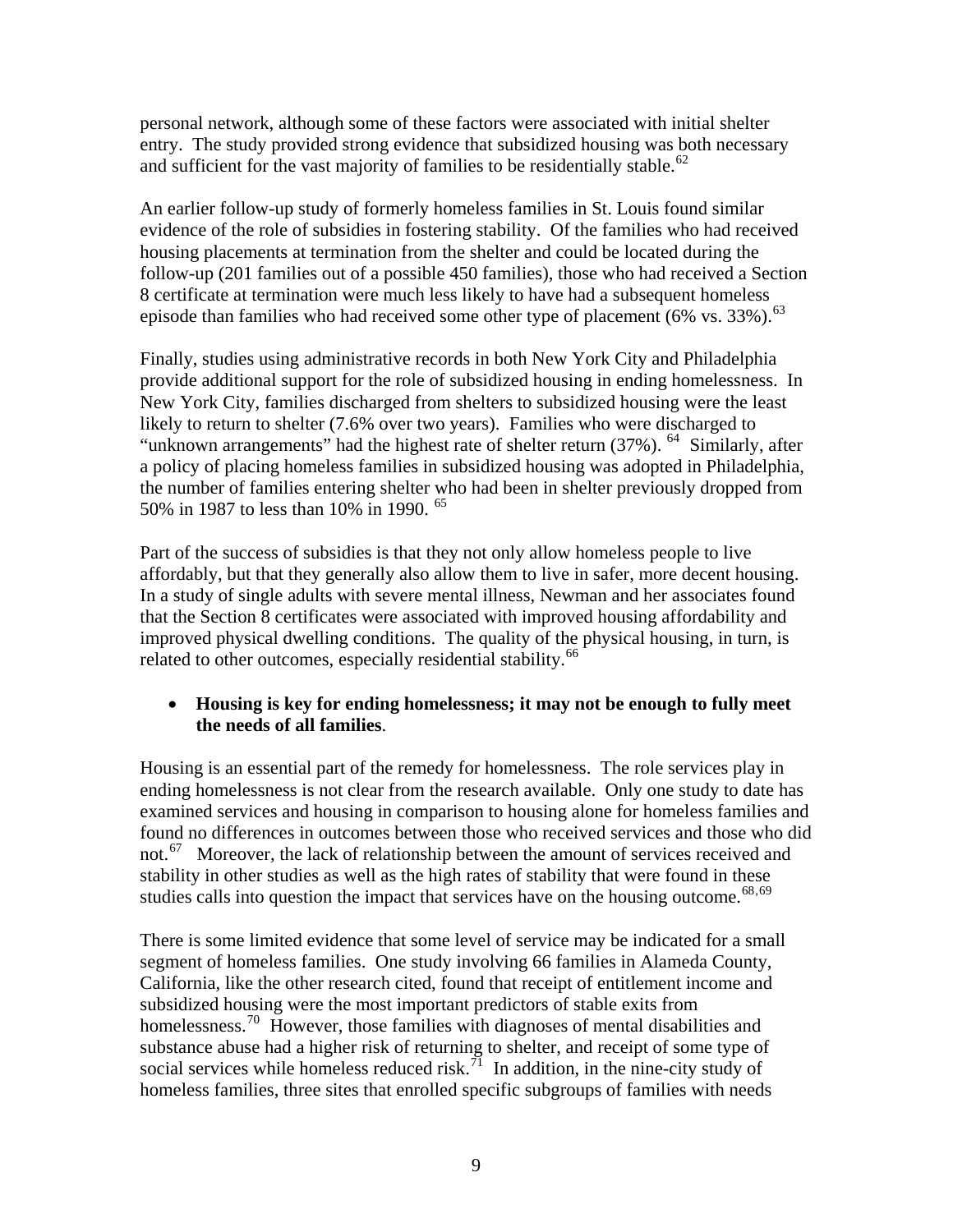experienced increased housing drop out at 30-month follow-ups. There was speculation that some of the drop out may be due to these families no longer having case management and assistance in completing the paperwork to remain in their housing.<sup>[72](#page-26-0)</sup>

## • **Other housing-related assistance can help homeless families find and maintain housing in the community**

Housing specialists have been reportedly helpful in facilitating the Section 8 process for families with multiple problems.<sup>[73](#page-26-0)</sup> These individuals can help clients complete lengthy and complex applications<sup>[74](#page-26-0)</sup> and serve as a bridge to others in the housing agency. They also can serve as an advocate to landlords, who may be more willing to rent to individuals when they know that case management is available.<sup>[75](#page-26-0)</sup>

On the basis of existing research, it seems clear that subsidized housing is a critical element in ending homelessness for families and may have some benefits for other outcomes. A study comparing welfare reliant and low-wage workers in Charleston, San Antonio, Chicago, and Boston before welfare reform found that housing subsidies were an important form of help that allowed women to work rather than rely on welfare.<sup>[76](#page-26-0)</sup>

However, housing subsidies should not be expected to create jobs, cure disease, end domestic violence, or solve all other problems afflicting low-income families.

The additional benefits that social services may have for housing stability are less clear. But just as housing subsidies are unlikely to cure other social ills, social services are unlikely to cure homelessness. This is an important area for future research. If services are designed to foster other outcomes, such as employment or reductions in substance use, this may be an area where the needs of homeless individuals may be similar to those in the broader community and therefore may be best treated as such.

## **IV. How Resources Are Currently Spent and Strategies for Redirection**

## • **Current federal homeless assistance for families emphasizes transitional housing**

The McKinney Vento Act authorizes fund for four programs administered by  $HUD$ ,  $^{77}$  $^{77}$  $^{77}$ two that serve homeless families without specific disabilities: the Emergency Shelter Grants (ESG) and the Supportive Housing Program. Neither program, however, provides for permanent housing for families. ESG provides for basic shelter and essential supportive services. It also can be used for short-term homeless prevention assistance to persons at imminent risk of losing their own housing due to eviction, foreclosure, or utility shutoffs. SHP's major component for families is transitional housing.

Resources devoted to transitional housing are increasing. The U.S. Conference of Mayors reports that 36% of survey cities increased the number of transitional housing units for homeless families from 2002 to  $2003.^{78}$  $2003.^{78}$  $2003.^{78}$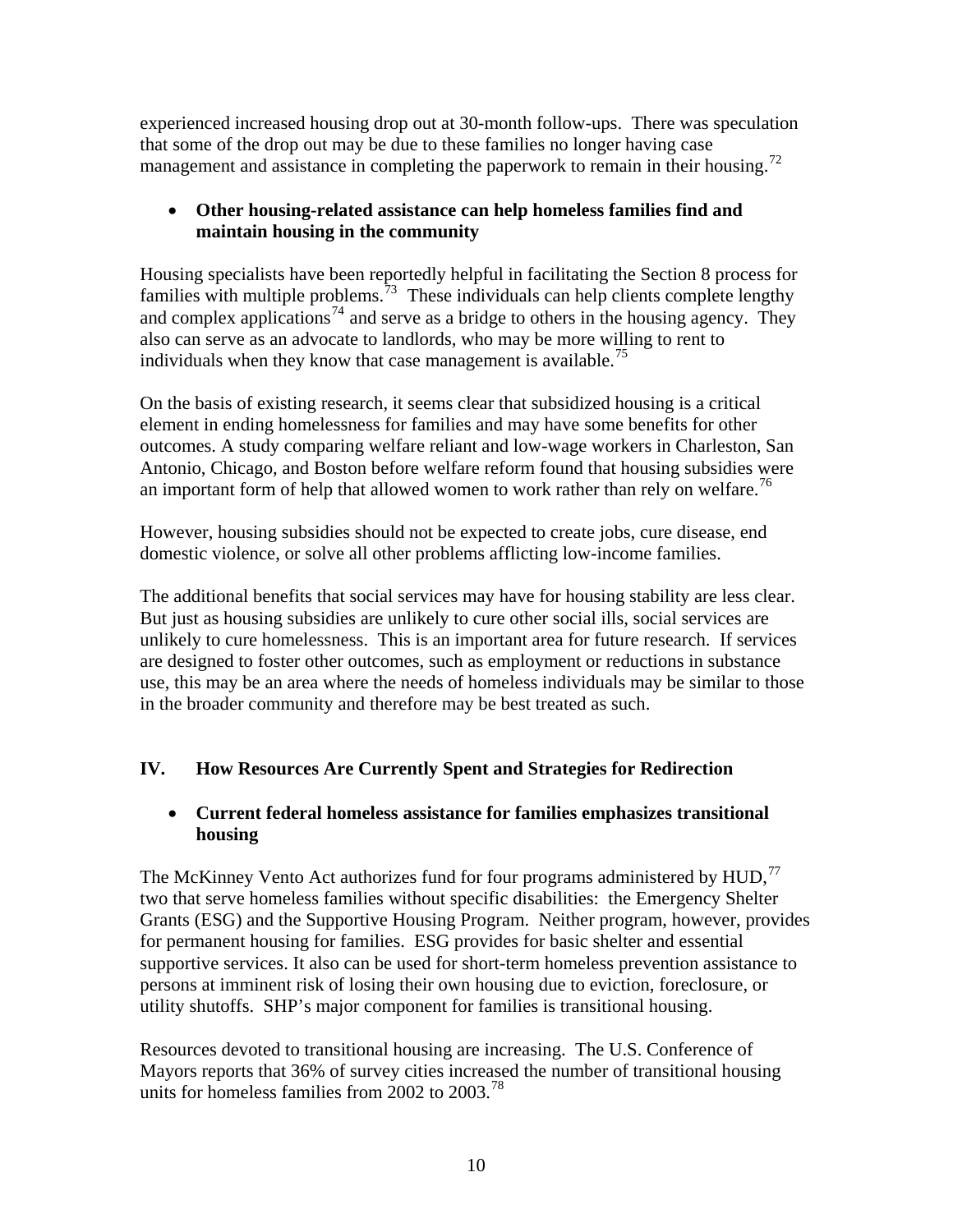Transitional housing is housing that is time-limited and typically provides a host of services beyond shelter, food, and clothing. There is, however, no consistent definition or model of transitional housing.[79](#page-27-0) Transitional housing programs vary greatly in the amount of time an individual can stay in the program (3-months to 24-months or longer), services provided, physical structure (congregate settings to individual apartments), and admission criteria (e.g., some programs may be exclusively for individuals in substance abuse recovery).

In many cases, the concept of transitional housing emerged as an intermediary place to live for individuals and families who were waiting for permanent housing due to the limited supply of affordable housing. $80$  It has increasingly become viewed, however, as a step between shelter and permanent housing for those who may not be perceived as "housing ready"<sup>[81](#page-27-0)</sup> and may benefit from a more structured setting with a range of services provided on site, including mental health, substance abuse, health, employment readiness and education, and others, before moving into independent housing. Some of the housing may also offer structured savings programs that help an individual or family save money for rental down payments and move-in costs.

There has been no controlled study of the effectiveness of transitional housing and no study that has compared the outcomes of transitional housing to direct placement in permanent housing.[82](#page-27-0) As noted in the previous section, several studies have indicated that the majority of homeless families, even those with multiple needs, who move directly to permanent housing from shelters and other homeless conditions remain stable for considerable periods of time. These findings question whether people need to become "ready" to live independently in permanent housing. Although the administrative data that are available on transitional housing indicate that the majority of families who graduate go on to stable housing,  $83,84$  $83,84$  $83,84$  it is not clear whether these families would have done just as well if permanent housing had been available immediately.

It is also not clear that these programs serve families who are having the most difficulty finding housing on their own. There is some concern that transitional housing is too frequently used for families whose main need is affordable housing,<sup>[85](#page-27-0)</sup> rather than as a specialized service for the likely small number of families who might need it the most. Indeed, transitional housing programs often have a number of eligibility criteria for families (e.g., requirement of being clean and sober) that exclude families with greater service needs or that cause these families to drop out from the programs.<sup>[86](#page-27-0)</sup>

Moreover, in housing markets in which the most affordable housing requires someone making 2-4 times minimum wage to rent or purchase a home at 30-50% of their income, many individuals will have difficulty without subsidies and, if in transitional housing, will have few places to transition.

More research is needed to understand when transitional housing is warranted, and what aspects may be particularly beneficial. For example, some of the services and supports provided in transitional housing (e.g., temporary subsidies; plans for saving for escrow;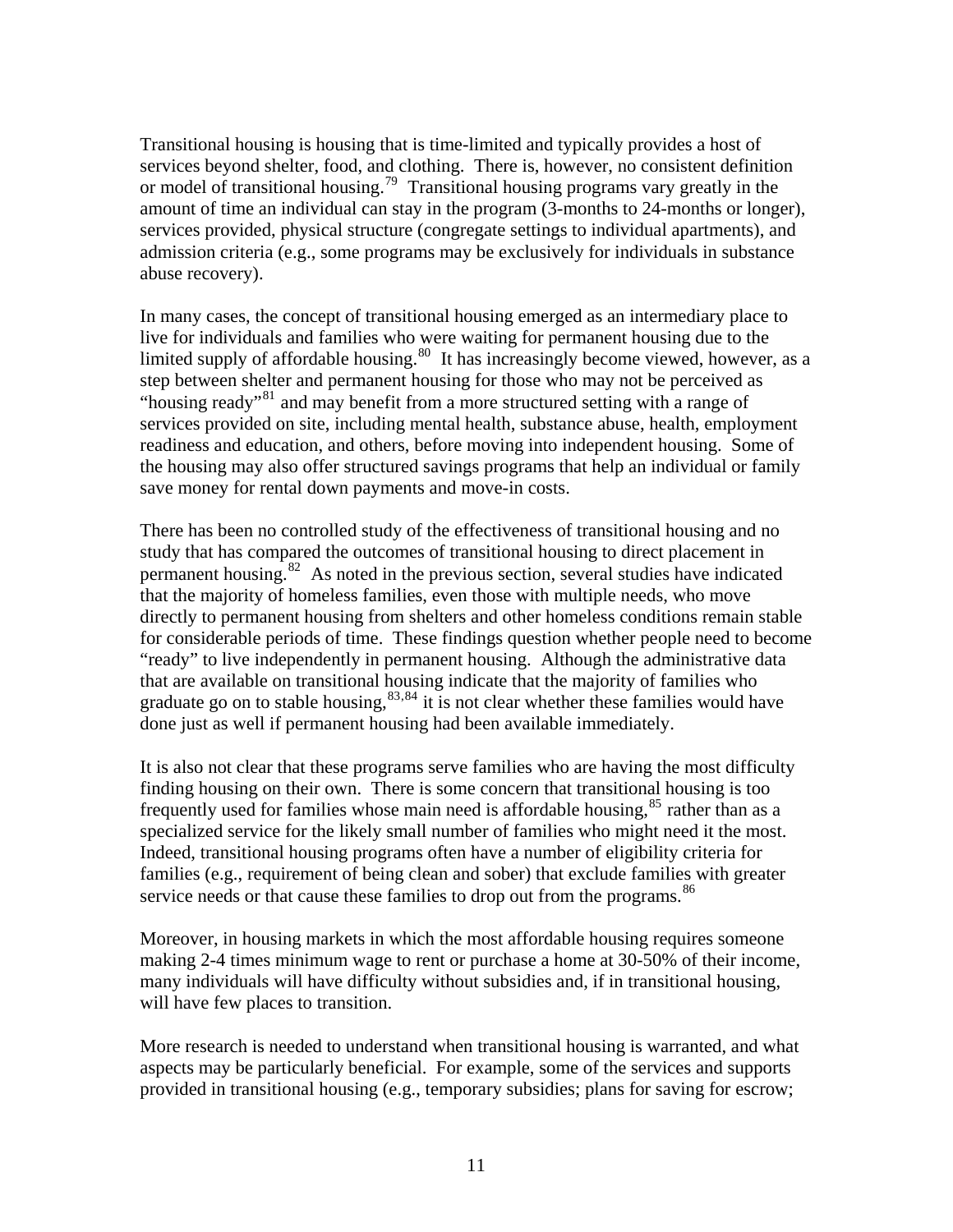child care) may help some families move more quickly into their own market rate affordable housing. These supports could be combined with permanent housing models and yield the same improvements without requiring additional moves that are particularly disruptive to children.

## • **Emergency and transitional shelter for homeless families is costly**

Reliable national data on the cost of emergency and transitional shelters for homeless families are not readily available. First, providers of emergency and transitional shelter are not required to provide detailed per unit costs to the US Department of Housing and Urban Development – nor to state government funders on a nationally consistent basis. Second, uniform standards for distinguishing "emergency" versus "transitional" shelter do not as yet exist, so it is not clear what self-ascribed classifications may mean.

That said, the 1998 HMIS prevalence study did include a survey of providers regarding revenue and expenditure patterns. The data did not support disaggregation of family and single adult shelter providers, or, within providers that served both populations, costs for families versus singles. Nevertheless, the average per unit cost (one household – single or family – per unit) per year was \$15,276 for "emergency" shelter programs, and \$17,176 for "transitional" shelter programs (expressed in 2003 dollars). On a per diem basis, the average per unit was \$41.85 for emergency shelter and \$47.05 for transitional shelter.

Based on the NSHAPC data, Martha Burt and colleagues estimate an annual rate of turnover for all units (households) of 4.14 per year; thus, an imputed average length of shelter stay per household was 83 days per episode. Based on these figures, one could estimate that the average cost of an episode of family shelter use is between \$3,473 for emergency and \$3,905 for transitional shelter. This is likely an underestimate, however, as it assumes that the cost for a family is the same as for an individual. Applying these figures against the NHSHAPC-derived midpoint for the number of families who experienced homeless in 1996 (i.e., 1.8%), would yield an estimated annual cost of shelter for homeless families of between \$1.9 and \$2.2 billion annually. This is roughly consistent with the fact that providers estimate receiving approximately 25% of revenues from HUD, which would be between \$475 and \$525 million annually.

## **V. Alleviating the Crisis in Affordable Housing - Policy Options**

Although there may be individual reasons why particular families become homeless, the major factor for the increase in family homelessness over the last two decades is undeniably the decreasing supply of affordable housing. To end homelessness for families, therefore, requires solutions that improve the "affordability" part of the equation as well as increase the availability and supply of "housing." Because of the complexity of the issue, multiple policy options may be required to do more than chip away at the problem.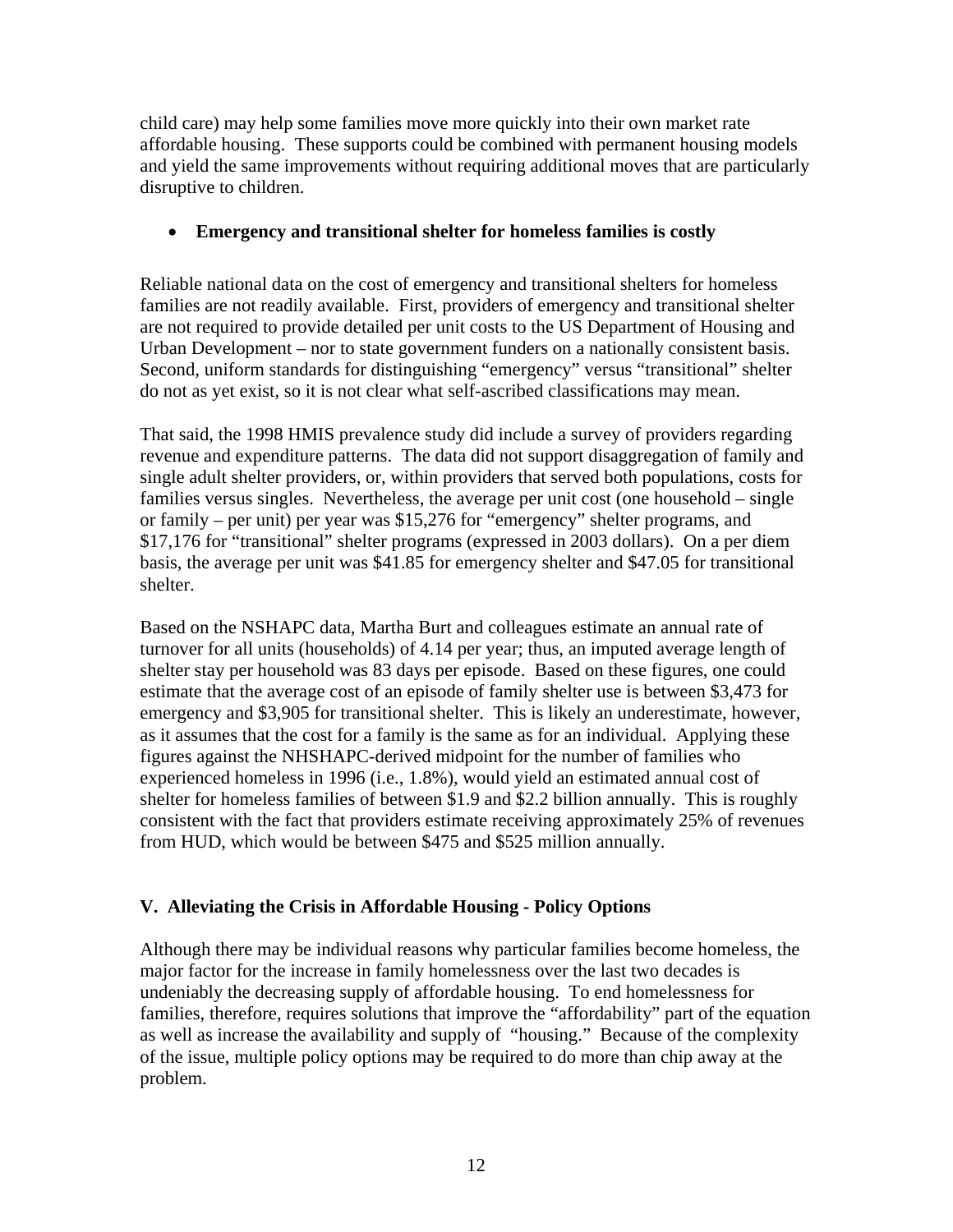## **IMPROVING THE AFFORDABILITY OF HOUSING FOR FAMILIES**

The affordability of housing is a joint function of incomes (for low-income households) and of housing costs. A number of federal, state, and local strategies can be used for each.

#### • **Increasing incomes may reduce homelessness for working poor families**

Some states and municipalities have increased incomes for poor families by passing local minimum wage ordinances, supplementing wages, providing earnings disregards to welfare recipients allowing them to keep more of their earnings, or using other strategies to "make work pay."<sup>[87](#page-27-0)</sup> Experimental evaluations of two relatively generous programs, New Hope in Milwaukee, which provided earnings supplements, and the Minnesota Family Investment Program, which provided an earnings disregard to welfare recipients, shows that they succeeded in decreasing the percentage of families living in poverty.<sup>[88](#page-27-0),[89](#page-27-0)</sup> Other strategies involve subsidizing costs that families would otherwise have to pay for child care or food (e.g., food stamps, WIC).

## • **Maximizing and preserving the Earned Income Tax Credit for homeless families may reduce homelessness for working poor families**

The federal Earned Income Tax Credit (EITC), supplements income for low-income working families, providing more than \$35 billion a year. Moreover, this program and other tax expenditures that benefit families are considered even more important within the context of the affordable housing crisis.  $90$ 

There are various ways to maximize the existing program to benefit homeless families. First, there need to be efforts to get all eligible families to participate in the program.<sup>[91](#page-27-0)</sup> A significant number of eligible families do not file their taxes and in turn do not receive the credit. In 1996, 13-18% of all EITC eligible individuals did not file for the credit. Compared to those who did file, individuals who did not file for the tax credit were more likely to be renters, have lower incomes, and to be in one of four states – California, Texas, New York, and Florida. Approximately one-fourth of the non-filers were Hispanic. $92$ 

Second, eligible families need to be encouraged to receive the credit through the "advance payment" option that allows them to receive up to 60% of their credit in their regular paychecks throughout the year. Nearly all families (98%), however, receive their credit as a lump sum with their income tax refund and thus do not have the advantage of applying it toward monthly costs. $93$  Moreover, there is increasing concern that families may be getting advances on the total lump sum through cash-checking outfits that also charge exorbitant fees for processing the credits.<sup>[94](#page-27-0)</sup>

Third, it is important to help families retain the benefits that currently exist. The proposed IRS requirements – that families pre-certify their eligibility for the EITC and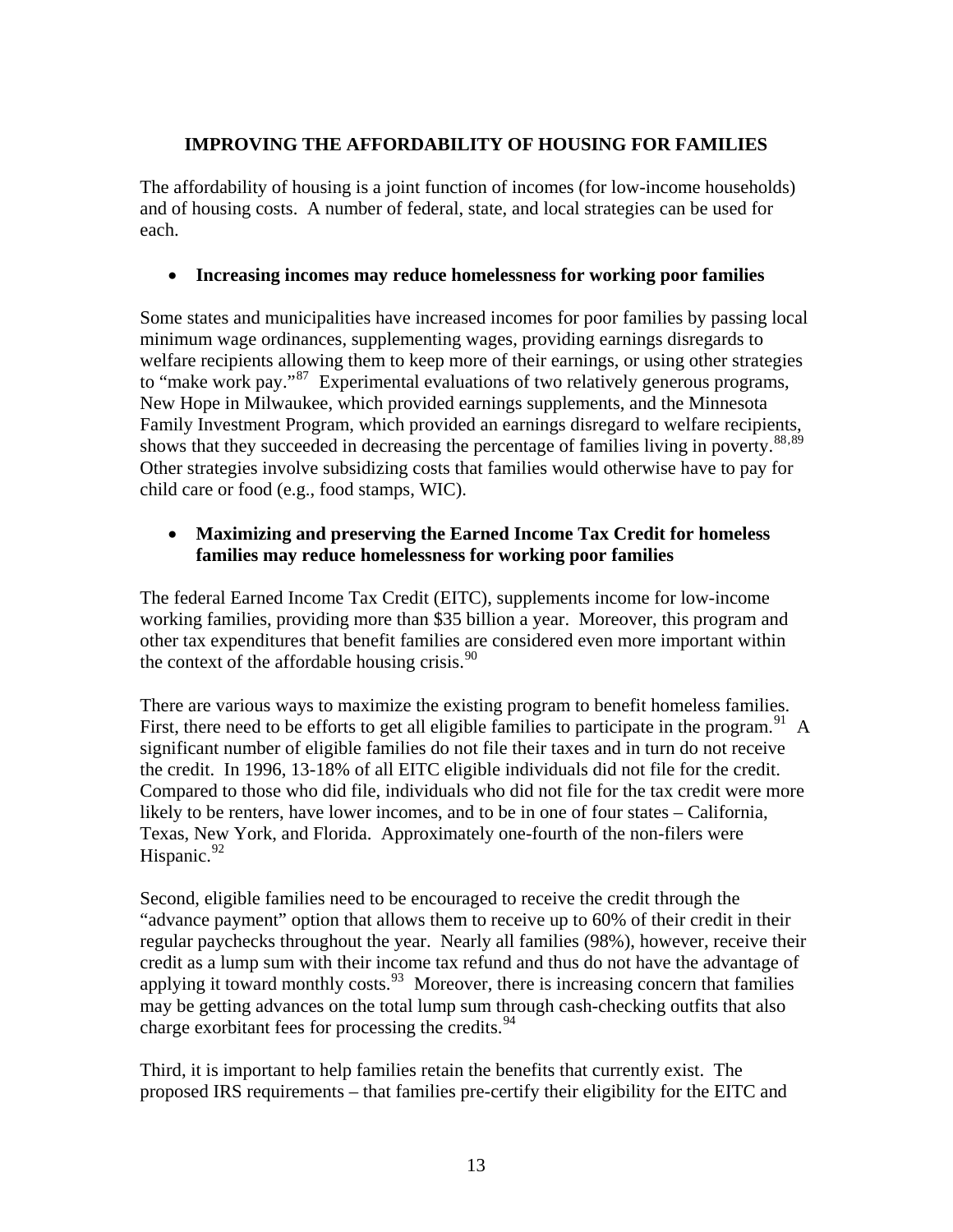prove that they have resided at the same address as the children that qualify them for the credit for at least half of the year – pose special problems for families who experience homelessness. As noted above, homeless families and families on the verge of homelessness move frequently.<sup>[95](#page-27-0)</sup> They are likely to have to document residence with their children at multiple addresses over the course of a year to qualify.

In addition, homelessness and residential mobility disrupt the relationships with agencies and individuals who could provide documentation. Moreover, homeless families are frequently doubled up and thus are not leaseholders that can obtain verification of residence from landlords.<sup>[96](#page-27-0),[97](#page-27-0)</sup> Homeless children switch schools frequently, so that school address records may not be up to date.<sup>[98](#page-27-0)</sup> Homeless and formerly homeless families are less likely than other poor families (even years after leaving shelter) to have a regular medical home.<sup>[99](#page-27-0)</sup> Research on child care shows that poor families are far more likely than middle class families to use unregulated and family-based child care provided by relatives and neighbors, but these latter providers are excluded from providing documentation of addresses.<sup>[100](#page-27-0)</sup>

In the event that the proposed regulations become final, homeless service providers will need to assist families in establishing their eligibility for EITC benefits.

#### • **Expanding the Earned Income Tax Credit Program can relieve severe housing cost burdens**

In addition to maximizing the existing EITC program, several housing experts have proposed options for using it explicitly as a mechanism to reduce several housing cost burdens.<sup>[101](#page-27-0)</sup> These options include having expanded credits for childless workers and for families with three or more children (proposed by Congressman Coyne); providing an earnings-based supplement to the credit for all EITC families paying more than 50% of their income for rent,  $102,103$  $102,103$  $102,103$  and tying the supplement to median housing costs.<sup>104</sup>

The different proposals have varying cost and outcome implications. Proponents of using EITC to deal with the affordable housing crisis prefer it over other options to raise income such as living wage laws and expanding subsidies; $105$  in their view, living wage laws may discourage employers from hiring low-skill applicants and housing subsidy program expansions seem unlikely in the current Congressional climate. In addition, they believe more families would be affected by EITC than subsidies, and that EITC would have lower administrative costs than housing assistance vouchers. Finally, expanding the EITC program would allow housing assistance programs to focus on those families not eligible for EITC.<sup>[106](#page-27-0)</sup>

Another way to expand the EITC would be to encourage state and local supplements. These supplements could be targeted specifically for housing assistance.

## • **Community development funds can be used to support permanent housing**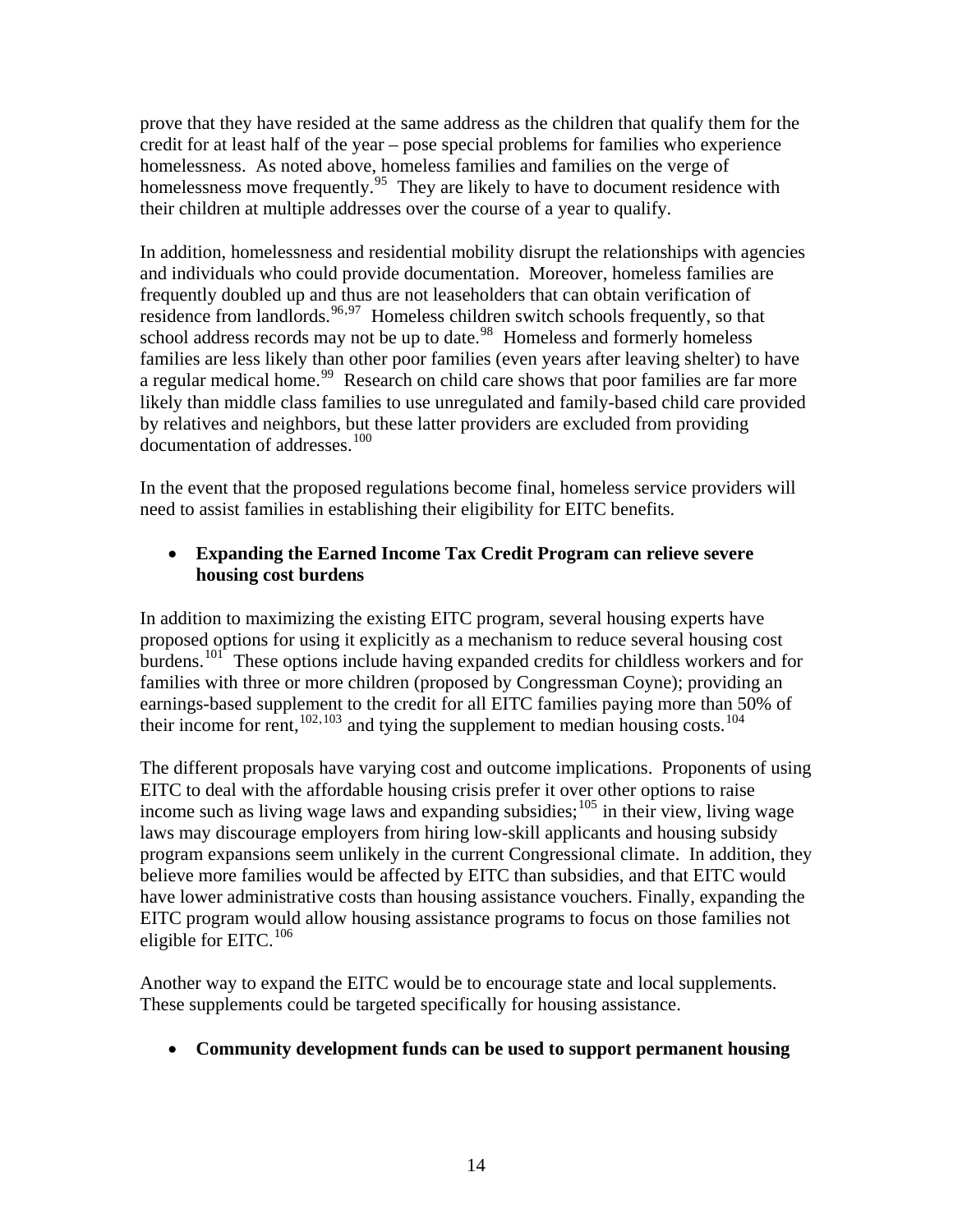The Community Development Block Grant (CDBG) provides funds to states and units of local government to meet local needs and priorities. The funds can be used as each grantee sees fit, as long as how they are used meets one of three broad objectives: benefits persons of low and moderate income, assists in the prevention or elimination of slums or blight, or meets other urgent community development needs that cannot be met by the grantee. $107$ 

Ways in which CDBG funds can be used as a primary mechanism to develop permanent housing or support its development include acquiring property upon which the housing can be built; having a community based development organization serve as a housing developer to construct new housing as part of neighborhood revitalization; and converting existing nonresidential buildings into residential units.

## • **Using TANF funds for housing assistance**

There is a large overlap between the populations eligible for housing assistance and the population receiving TANF.[108](#page-27-0) Several proponents have identified ways in which TANF funds may be used to assist with housing needs. TANF funds can be used in a variety of ways to alleviate the housing problems of families.<sup>[109](#page-27-0),[110](#page-27-0)</sup> For example, funds can be used to provide families who are leaving the welfare roles with transitional supports and temporary housing subsidies to help bridge the time to more permanent forms of subsidies or affordability. Funds may be used to help increase the pool of affordable housing through project-based rental assistance as well as efforts to rehabilitate housing for families. Thus, state and local governments can help families on TANF become more stable and self-sufficient through using one or more strategies of applying TANF funds for ongoing housing assistance.[111](#page-28-0),[112](#page-28-0) 

This linkage between TANF and housing may be a logical one, as there is evidence that those on welfare reform who also received housing assistance had increased earnings and employment, as well as decreased TANF and Food stamp payments. The findings are suggestive of an interactive effect between welfare reform and housing assistance.<sup>[113](#page-28-0)</sup> It is hypothesized that housing assistance may allow welfare recipients to first stabilize thei r lives, making them ready to enter the work force in a more productive manner.<sup>[114](#page-28-0)</sup>

It should be noted, however, that TANF program rules do have a number of restrictions that can constrain state and local efforts. Looking at ways in which the use of TANF funds can be more flexible will aid in the housing crisis for these families.<sup>[115](#page-28-0),[116](#page-28-0),[117](#page-28-0)</sup>

## **INCREASING THE SUPPLY OF HOUSING**

## • **Federal resources should be redirected from transitional housing toward permanent "housing first" strategies**

In response to current research findings, one option that can be implemented immediately is to redirect current resources from transitional housing toward permanent "housing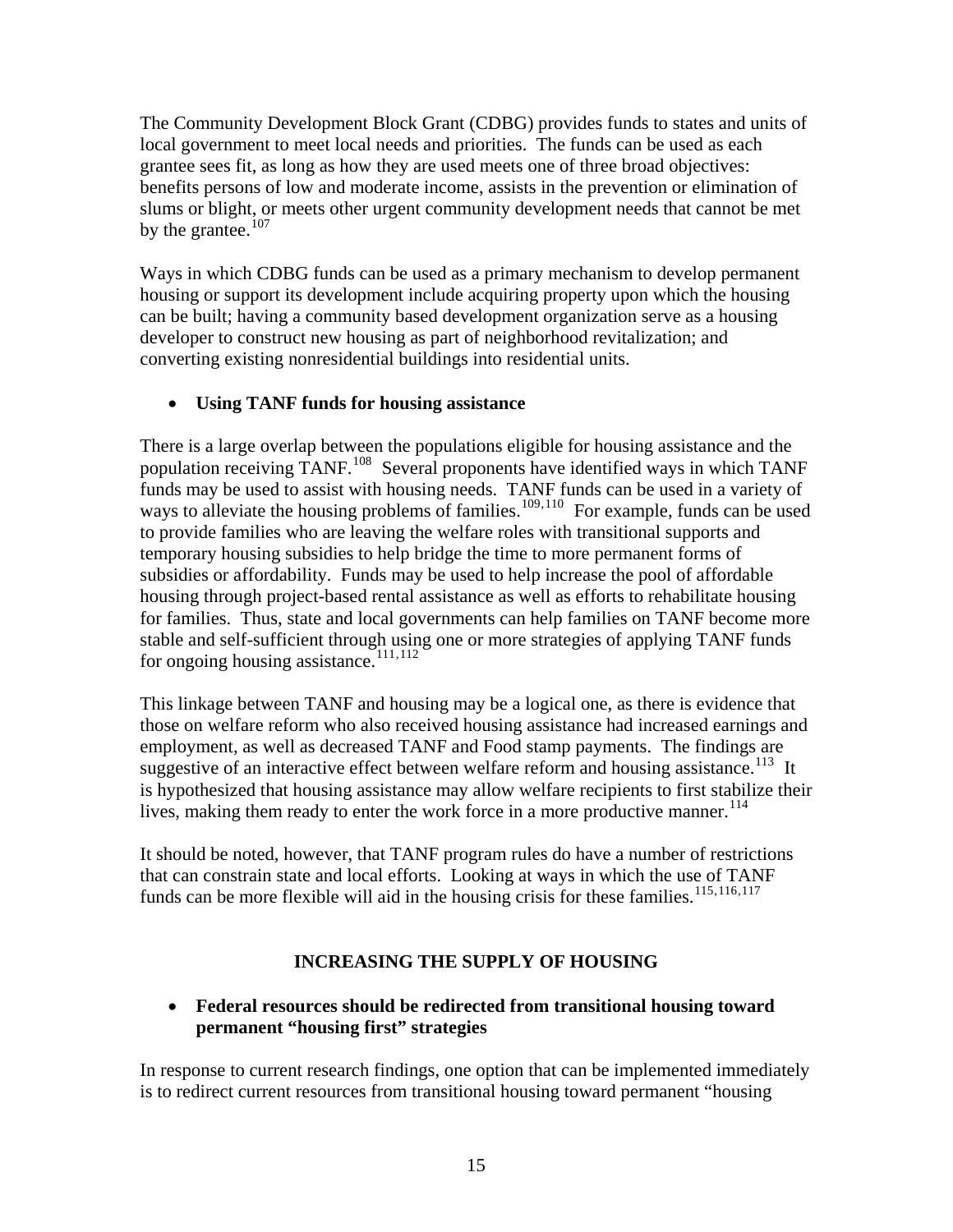first" strategies. Given that as much as \$2 billion per year may already be spent on emergency and transitional shelter costs alone for families, it may be worthwhile to consider what it would cost to provide the primary target population with a year-round housing subsidy, such as that provided by the Section 8 program.

First, as for the size of the target population, if one were to limit the target population to poor single mothers with at least one child under the age of 5, according to the US Census Bureau, 915,000 households, or nearly 1 million households, met that criterion at some point in 2002. At a cost of \$8,000 in housing subsidy per family per year, a housing subsidy for everyone in this target group would cost approximately \$8 billion annually. This is clearly far greater than the \$2 billion spent on emergency and transitional shelter, which – it must also be noted – while serving disproportionately poor mothers with very young children, does serve other types of families as well. Nevertheless, if all of the shelter funds were redirected to this group, a gap of \$6 billion would still remain.

It remains to be seen what other costs homeless families may differentially accrue as a result of their homelessness episodes. We do know, for example, that homelessness has negative implications on children's health and education.<sup>[118](#page-28-0),[119](#page-28-0)</sup> Future research should explore the extent to which child welfare, health and education system costs may result from homelessness, and whether or not those combined costs would make a more compelling case (on cost factors alone) for the redirection of resources to more permanent and preventive solutions to family homelessness.

#### • **Transitional housing can be converted to transition-in-place housing**

Some communities are testing "transition-in-place" or convertible housing models, $120$  in which intensive services are provided initially to families upon entry into the program and gradually reduced as their needs are met. The apartments can then become permanent dwellings for those who choose that option.

The Sound Families Program, a joint collaboration among the Bill and Melinda Gates Foundation, local government funders, and housing developers in the state of Washington, is implementing and evaluating a transition-in-place strategy. The program is being implemented in three counties in and around Seattle, and aims to create 1500 transitional housing units. Participation in the housing-based services is typically required during the transitional phase in order to remain in the housing. The transitional phase, however, is individualized and does not have a specific time limit. Upon successful completion of the phase, families are provided a Section 8 voucher and have the option of using it to stay in the unit they are in or to move to other affordable housing. Those who stay can be reintegrated into the services program without having to move if they need additional services. Those who choose to move are typically provided six months of follow-up services.

This program involves a HUD blanket waiver on the marketing requirements for a project-based Section 8 voucher as well as agreements with the local housing authorities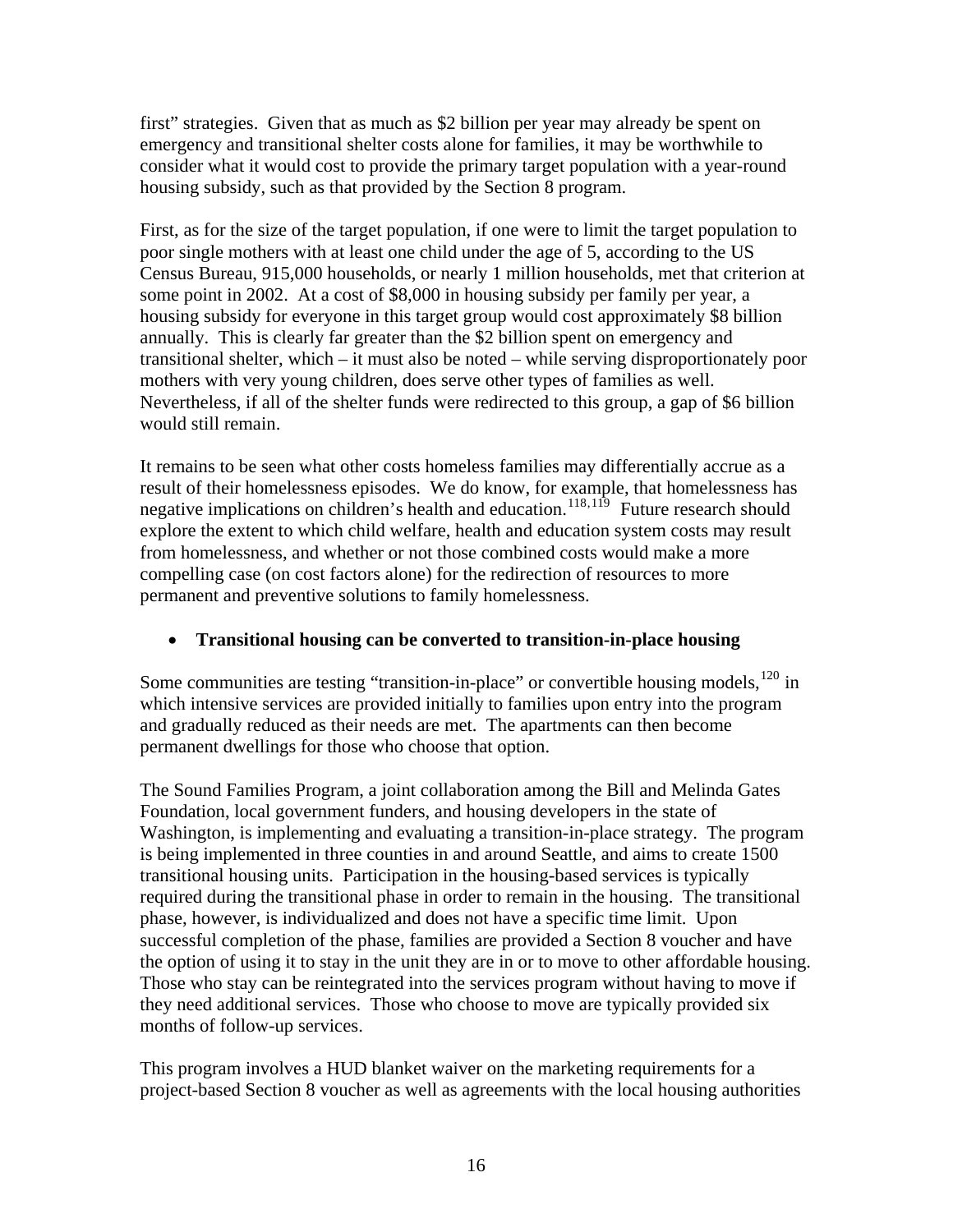that provide families who successfully complete the transitional phase with a Section 8 voucher.[121](#page-28-0)

#### • **"Housing first" approaches need to be examined for homeless families**

Although there are varying "housing first" approaches, all approaches emphasize rapid re-housing of homeless families in permanent independent housing and providing services before and after a family is housed to reduce the time homeless and to help work through problems that could jeopardize their housing stability. As used by Beyond Shelter,<sup>[122](#page-28-0)</sup> "housing first" is designed to help homeless families move into permanent affordable housing as quickly as possible. Stabilization services are typically provided for a 6 to 12 month period to assist families in making the transition from shelter to housing. Possible benefits of the approach are that the services provided can be more flexibly and individualized and that linkages to community resources can be made more quickly.

Similarly, Minnesota's Family Homeless Prevention and Assistance Program (FHAP) provides state funds, including TANF block grant dollars, for counties and community nonprofit organizations to help families remain in their homes and to rapidly re-house those who have become homeless. The goals of FHAP are preventing initial and repeated homelessness, and shortening the length of time families experience homelessness. As an example, Hennepin County's Rapid Exit Program focuses on quickly identifying a family's housing barriers and providing assistance to overcome those barriers. Individualized assistance in finding and securing housing may include direct financial assistance for "start-up costs," legal assistance, case management, and others.

The Hennepin County program also works at the systems level to try to increase the pool of affordable housing. Much of this involves working closely with landlords to keep them receptive to Section 8 (e.g., staff to have relationships with landlords; paying double security deposits for families with poor rental history, cosigning leases, and so on). An ongoing evaluation of the program indicates that 85% of the 1714 families who were served in the program had not returned to the shelter within two year time period (despite the fact that 34% had been homeless prior). Those families that did return had a much shorter length of stay than before (10 days vs. 29.5 days).<sup>[123](#page-28-0)</sup> It should be noted that although promising, "housing first" programs are limited by the availability of affordable housing and Section 8 vouchers.

#### **GREATER ATTENTION TO PREVENTION BY TARGETING PATHWAYS INTO HOMELESS**

• **Identifying families at special risk of homelessness is difficult, but may hold some promise**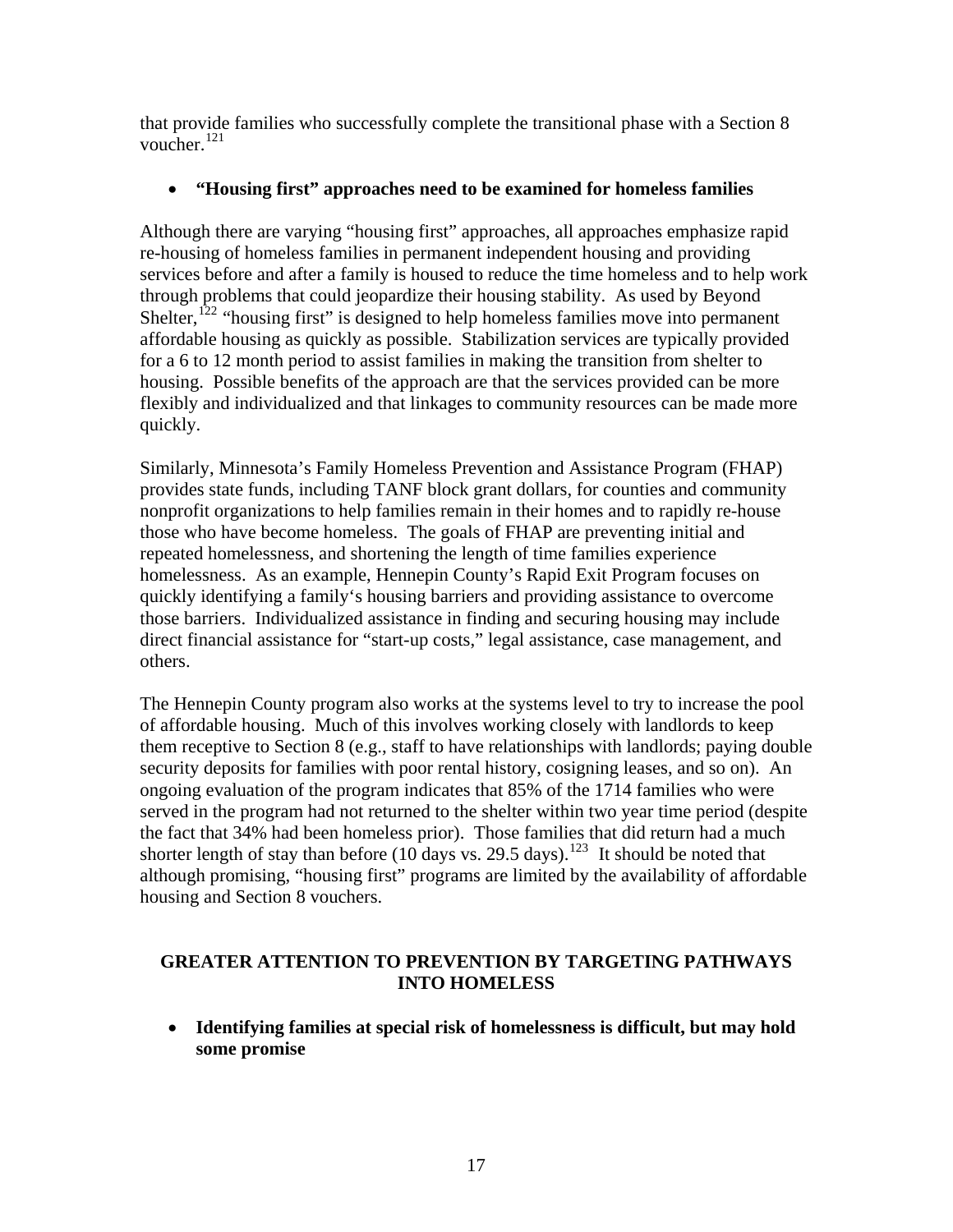Increasing the affordability of housing by affecting the supply and cost of housing, or increasing disposable income by increasing wages or subsidizing costs of housing, childcare, food, and other essentials, will serve to prevent homelessness among lowincome families. Another strategy to prevent homelessness is to attempt to identify groups that are at greatest risk, and to offer special services to prevent homelessness for them. This task is fraught with difficulty but may be possible in some cases.

A study in New York City that used 20 predictors to distinguish new applicants for shelter from the public assistance caseload in 1988 was able to build a model that correctly identified 66% of shelter entrants while targeting 10% of the public assistance caseload.[124](#page-28-0) However, because the public assistance caseload is so much larger than the population becoming homeless in any year, providing special services to even 10% of the public assistance caseload would mean serving 4 families who would not become homeless for every family who would; that is, from the perspective of preventing homelessness, 80% of services would be wasted. Any model based on a single risk factor, rather than a complex risk profile, is likely to do less well.<sup>[125](#page-28-0)</sup> Nevertheless, it is worth considering several populations of families at special risk, and what might be done to stabilize them in housing.

There is some research on identifying populations, but little research on successful prevention models. In 1990, the General Accounting Office published a report entitled *Homelessness: Too early to tell what kinds of prevention assistance work best*. [126](#page-28-0) Unfortunately the situation is little better today.

#### • **Eviction prevention programs are probably cost-effective, but studies make unrealistic assumptions**

The most common type of prevention program for families targets families threatened by evictions.<sup>[127](#page-28-0)</sup> Typically, these programs offer some combination of cash grants or loans, counsel on budgeting and finances, legal services, mediation or negotiation between residents and landlords or mortgage holders, and advocacy. Evaluations, however, tend to simply count families served rather than make realistic estimates of homelessness prevented or delayed. Cost-benefit analyses tend to ignore administrative costs and to assume, unrealistically, that every family threatened with eviction would go to shelter in the absence of services, and that all those who receive services are prevented from homelessness forever, although there is typically little follow-up. Under such assumptions, the programs are quite cost effective.<sup>[128](#page-28-0)</sup> It is hard to tell whether they would remain so under more realistic assumptions<sup>[129](#page-28-0)</sup> although an evaluation of programs in Washington State, which had short-term follow-ups in at least some sites, suggests that they will.<sup>[130](#page-28-0)</sup> Another concern with eviction prevention programs is that they tend to target families who are most likely to succeed even without the programs, that is families who can show that they can return to self-sufficiency in the future. Those with an ongoing inability to pay the rent may be at higher risk.

The HOPE program in Pennsylvania, Ohio, Kentucky, Texas, and Colorado to prevent mortgage foreclosures provided evidence that homelessness prevention has benefits to the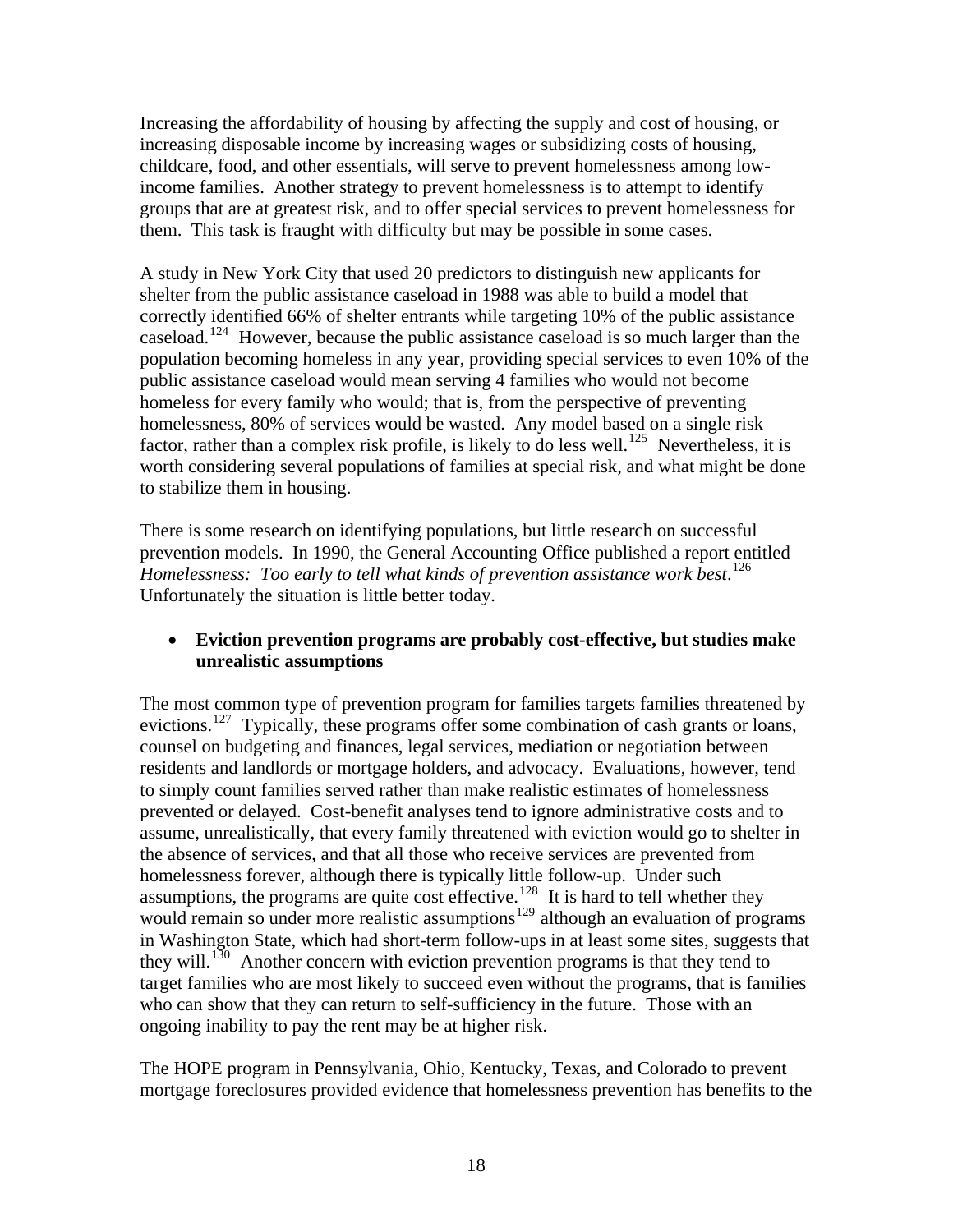community that go beyond benefits to people whose homelessness is averted. To households with delinquent mortgages, the program provided intensive financial counseling and support, negotiation with creditors, and various additional resources such as job training, loans, and help obtaining benefits such as energy assistance. Mortgage lenders and utility companies, which stand to benefit when homeowners can pay their bills, provided most of the financing for the program. One utility company estimated that it recouped \$9 that would previously have been written off as bad debt for each dollar invested.[131](#page-28-0) Other programs have adopted novel strategies such as counseling for landlords as well as tenants, coordination among community services, information on entitlements, eviction hotlines, housing clearinghouses and referral networks, and matching services for people who wished to share housing – but no rigorous evaluations have been conducted.<sup>[132](#page-28-0),[133](#page-28-0)</sup>

#### • **Youth aging out of foster care have high likelihood of entering shelter**

Those who transition out of foster care, ostensibly to live independently, are often ill prepared to live on their own.<sup>[134](#page-28-0),[135](#page-28-0)</sup> Most studies have found that fewer than 40% are employed at the time they leave foster care,<sup>[136](#page-28-0),[137](#page-28-0),[138](#page-28-0)</sup> and those who are working generally earn less than low-income youth or former foster care youth who reunite w ith their families.<sup>[139](#page-28-0)</sup> Moreover, education levels are low. Generally a third or greater do not have a high school diploma or GED at the time of discharge,  $140,141$  $140,141$  $140,141$  and similarly high percentages did not attain a GED a year or greater after discharge.<sup>[142](#page-28-0),[143](#page-28-0)</sup> Finally, among females who age out of foster care, studies have found anywhere from  $20\%^{144}$  $20\%^{144}$  $20\%^{144}$  to  $40\%^{145}$  $40\%^{145}$  $40\%^{145}$ of females either pregnant or already parents. Those with more placement moves in foster care are more likely to have children than those with more stability.<sup>[146](#page-28-0)</sup>

these individuals are also likely to have the most tenuous relationships with their families. In addition, foster care youth in general have more mental health, health, and developmental needs than non-foster youth of similar backgrounds, and those who age out of the system appear to be among those with the greatest needs.<sup>[147](#page-28-0),[148](#page-28-0)</sup> Moreover,

It is not surprising, given the lack of preparation for self-sufficiency, that many youth leaving foster care are unable to afford adequate housing<sup>[149](#page-29-0)</sup> and find themselves among the rank of the homeless. In a study tracking foster youth transitions 12 to 18 months after leaving out-of-home care, 12% had been homeless at least once and 22% experienced considerable residential instability, having lived in 4 or more places during this same time frame.<sup>[150](#page-29-0)</sup> Additionally, in a study of youth exiting New York City's child welfare system, and tracked through the city's computerized shelter records, 23% were found to have entered public shelters within 10 years of their exit. Women were twice as likely to become homeless as men, and most of them became homeless with their  $children.<sup>151</sup>$  $children.<sup>151</sup>$  $children.<sup>151</sup>$ 

The link between homelessness and foster care also has been revealed in studies of homeless adults, where greater than expected proportions of this population report having been in foster care as children. Studies have found that anywhere from  $15\%$   $15\%$  to 39%<sup>[153](#page-29-0)</sup>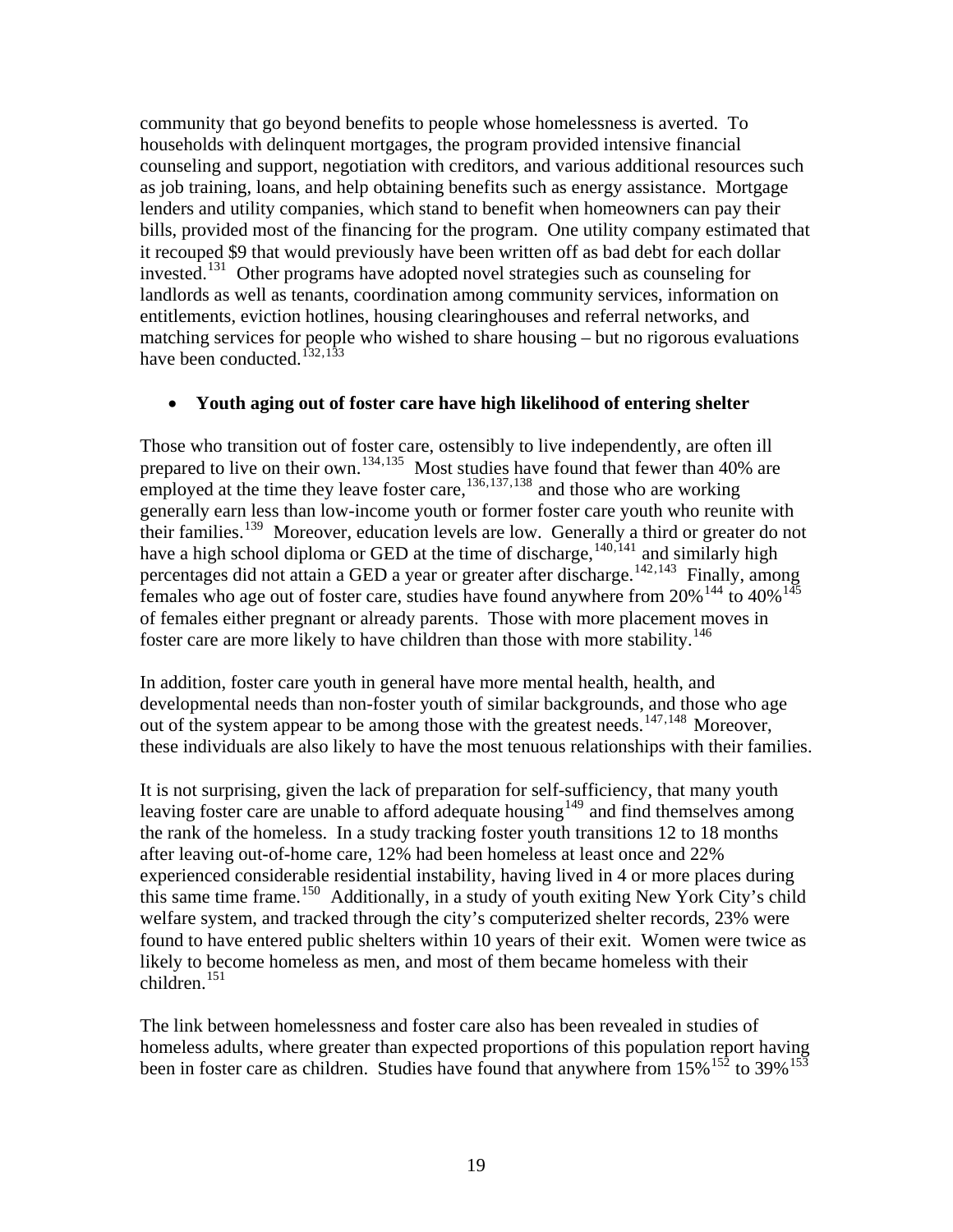of homeless adults have lived in foster care as children, compared to much lower rates for non-homeless poor individuals.

Many States already work with youths in foster care to prepare them for independent living; it is not clear what additional package of services would be likely to forestall homelessness. The fact that a history of family disruptions such as foster care predicted initial shelter entry in a longitudinal study in New York, but had no effect on housing stability five years later once subsidized housing was accounted for, suggests that housing subsidies are likely to be a critical part of the mix.<sup>[154](#page-29-0)</sup> We are not aware of evaluations of specialized programs to prevent homelessness in this group.

#### • **Young families with young children are at special risk for entering shelter.**

As noted earlier, studies have consistently shown that homeless families are younger than other poor families.<sup>[155](#page-29-0)</sup> The cost of starting out in a new apartment (moving costs, first month's rent, security deposit, furnishings) may be prohibitive even for families who could afford to maintain the housing. As one step toward identifying those at risk, the housing assistance needs of pregnant women and mothers of newborns using health clinics serving low-income families, and their housing situations could be assessed. A targeted program of loans or assistance directed at such families or at first-time renters might permit more young people to make the transition to independent housing. (We are not aware of any research on such a program.) Additional assistance to pregnant women and new mothers, beginning with full funding of WIC (the Women, Infant, and Children Food and Nutrition Information Program) and subsidized child care might also help young women weather the transition to parenthood.

#### • **High-risk neighborhoods could be targeted.**

Another approach to preventing homelessness would select families on the basis of the neighborhoods in which they live. In Philadelphia and New York, between three-fifths and two-thirds of families entering shelter over an extended period came from identifiable clusters of census tracts.<sup>[156](#page-29-0)</sup> The prior addresses of homeless families were more concentrated than the addresses of families in poverty in these cities. In Washington DC, poverty and homelessness were more equally concentrated.<sup>[157](#page-29-0)</sup> In cities where local officials can identify neighborhoods from which homeless families come, it may make sense to site prevention activities in these areas. Efforts could include community economic development, housing construction or rehabilitation, job development and training, child care that permits mothers to take jobs, substance abuse treatment, and work with social service agencies or faith communities to stabilize neighborhoods. Alternatively, strategies to identify families at high risk and provide housing subsidies or other services might meaningfully be placed in such high-risk areas. We are not aware of research on the extent to which geographically-based strategies prevent homelessness.

#### • **Families who have exited shelter may be at risk for re-entry**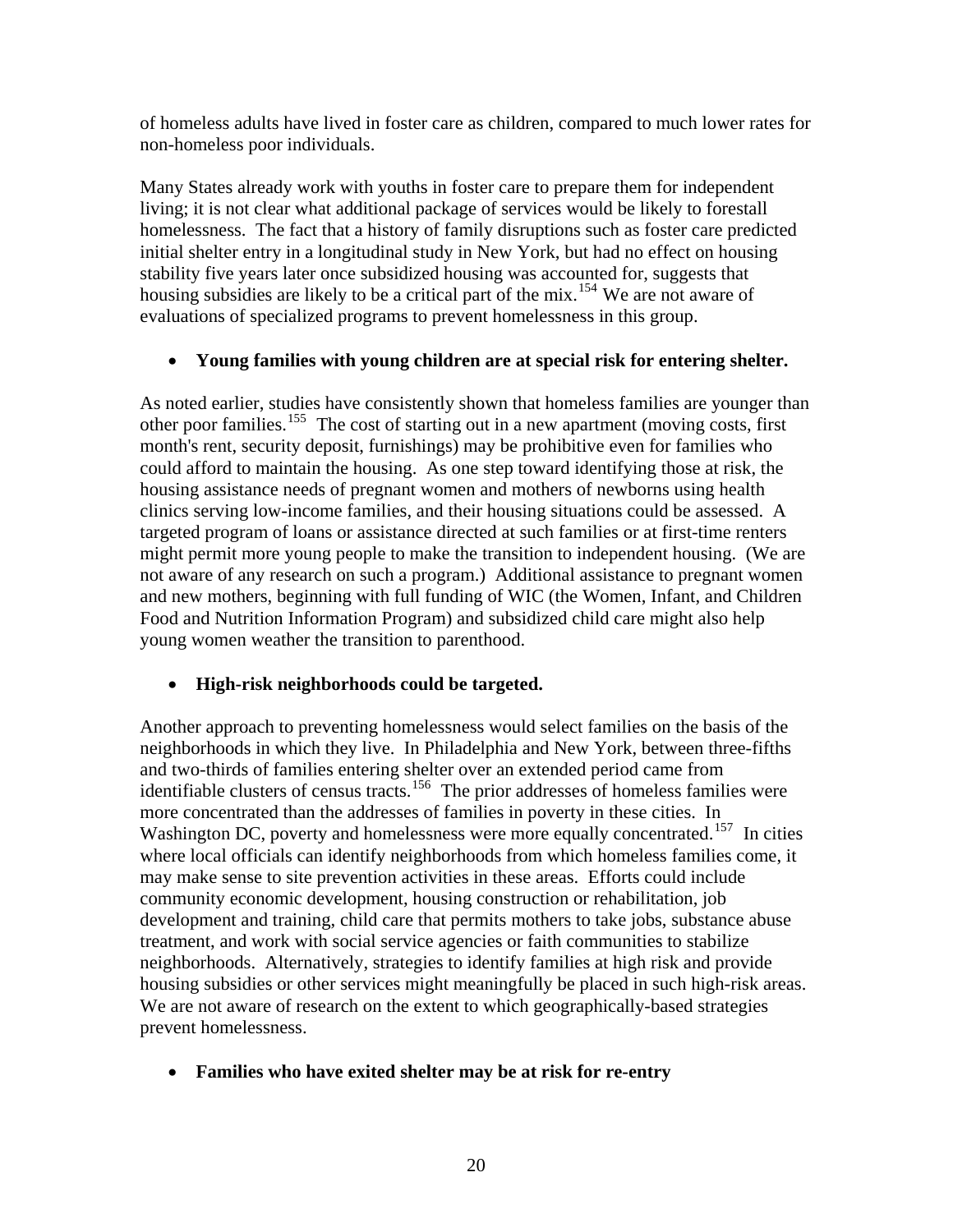As research cited above has shown, housing subsidies appear to be an effective means of reducing returns to shelter even among high-risk families. But even families who are discharged to subsidized housing sometimes return to shelter. In New York, families who left subsidized housing to return to shelter did so primarily because of serious building problems or safety issues (rats, fire or other disaster, condemnation, or the building's failure to pass the Section 8 inspection).<sup>[158](#page-29-0)</sup> Thus efforts to assure the quality of housing to which families go might lower shelter return rates. Informal discussions with city officials suggest that another reason families return to shelter is failure to renew Section 8 certificates. Similarly, speculations were that failure to complete paperwork might explain some of the drop out of families from Section 8 at 30 months in three sites in RWJ/HUD nine city study. Help with this paperwork might be a useful prevention strategy. Finally, poor families are likely to have many economic pressures in addition to paying the rent. It is not unreasonable, therefore, for public agencies that provide housing subsidies to insist that the money be spent on housing, via direct payments to landlords.

#### • **Targeted strategies based on domestic violence, criminal histories, mental illness, and substance abuse appear less promising**

Although levels of domestic violence are high among homeless families, the most careful studies have found equally high rates for poor families generally, making it difficult to use domestic violence to target families for prevention efforts.<sup>[159](#page-29-0)</sup> The fact that domestic violence is high, however, means that shelter operators should consider families' safety and the trauma that many have experienced in planning their programs. Individuals exiting prisons, mental hospitals, and residential substance abuse treatment programs are important targets for efforts to prevent homelessness among single adults, but less relevant to families, in part because such individuals are likely to have long since been separated from any children. None of these factors predicted shelter entry in New York, when other factors, primarily demographic characteristics and housing histories, were taken into account. <sup>[160](#page-29-0)</sup>

#### • **Local variation has important implications for prevention planning**

The crisis in affordable housing contributes to homelessness everywhere, but the nature of that crisis varies from place to place. Fair market rents, even averaged across entire states, are over twice as high in some states as in others; local variation is much larger.<sup>[161](#page-29-0)</sup> Vacancy rates for inexpensive units of various sizes also vary widely. Local planning should take into account family structure, employment and joblessness, incomes, rents, housing quality, and vacancies in housing stock for units of various sizes. Where a sufficient supply of low-income housing is available, policy makers may want to focus on strategies to increase employment, income, or housing subsidies. If housing quality is an issue, efforts to bring housing up to code may be important. Where the vacancy rate for low-income units is low, strategies to create new units will be necessary, by new construction, requirements that developers include a proportion of low-income units in development, helping homeowners to subdivide properties to take in tenants, or other strategies. Policy makers should pay attention to needs for units of different sizes – large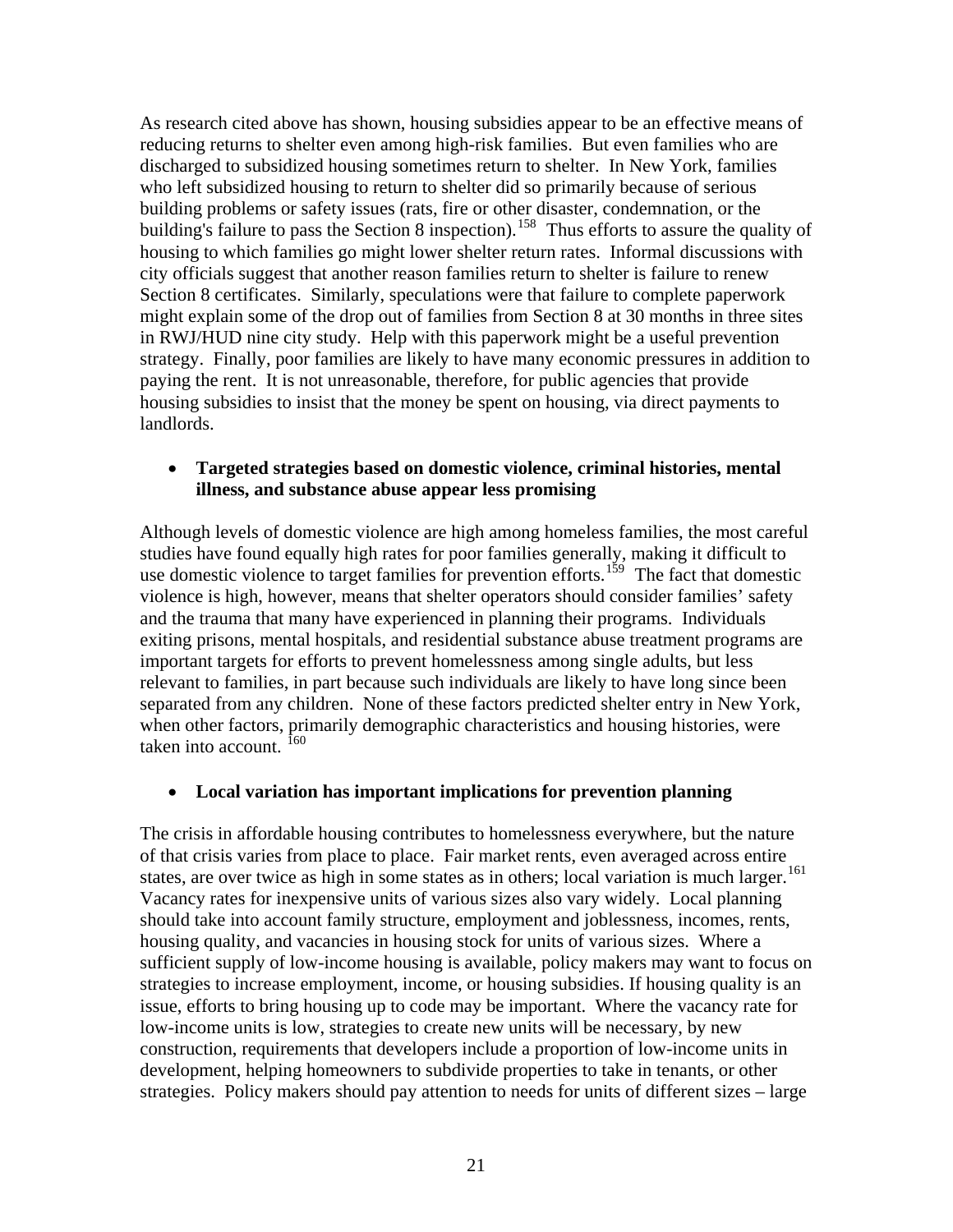families cannot readily live in an inexpensive studio apartment. Because many low-cost units are in fact occupied by households who could afford more, displacing households who cannot, it may be necessary to produce units with income restrictions.

Strategies to target families at risk also depend on local conditions. For any potential targeted group (e.g., families facing eviction), policy makers should estimate 1) the proportion of the target group that becomes homeless over some time period, and 2) the proportion of the homeless population that comes from this group. The first proportion allows policy makers to calculate what proportion of services will be wasted from the perspective of preventing homelessness, even if those services are valuable on other grounds. For example if one in eight families who are faced with eviction become homeless, then eviction prevention services will serve seven families for every one who will become homeless. Targeting on multiple risk factors, for example, families faced with eviction who have a previous history of homelessness, may increase the proportion that are likely to enter homelessness, but may decrease the likelihood that prevention will work.

The second proportion gives the maximum impact of a perfectly effective prevention program on the shelter population. For example if one in five families who comes into shelter has been evicted within the last year, a perfectly effective prevention program will cut shelter entry by at most 20%. However, no prevention strategy is perfect. Policy makers should make credible local estimates of the effectiveness of particular prevention strategies for each targeted group, and then update these estimates with careful evaluation research. They will need follow-up data to determine whether homelessness has been permanently prevented or merely delayed.

Finally, policy makers should consider whether prevention programs are likely to reduce the overall incidence of homelessness or simply reallocate it to a different group of families. For example, if units from which families have been evicted typically become available to new families who would otherwise become homeless, a successful eviction prevention program may place these new families at risk. The point of this exercise is not to discourage prevention planning, but to give policy makers a realistic sense of the likely difficulties and outcomes inherent in any particular strategy.

#### **VI. Selecting and Evaluating the Policy Options**

Examining the various policy options suggests that some combination of options may help in chipping away at the factors that create homelessness. For example, linking efforts to increase housing affordability, increase housing supply, and prevent homelessness might serve to plug several "holes in the dike" simultaneously, resulting in perhaps a greater payoff than may be accomplished with any single strategy.

Clearly, any choice of options needs to be made judiciously and with a broad perspective. With any option, particularly those that target a specific group of families, there are risks of merely redistributing who is at-risk. In addition, care needs to be taken that the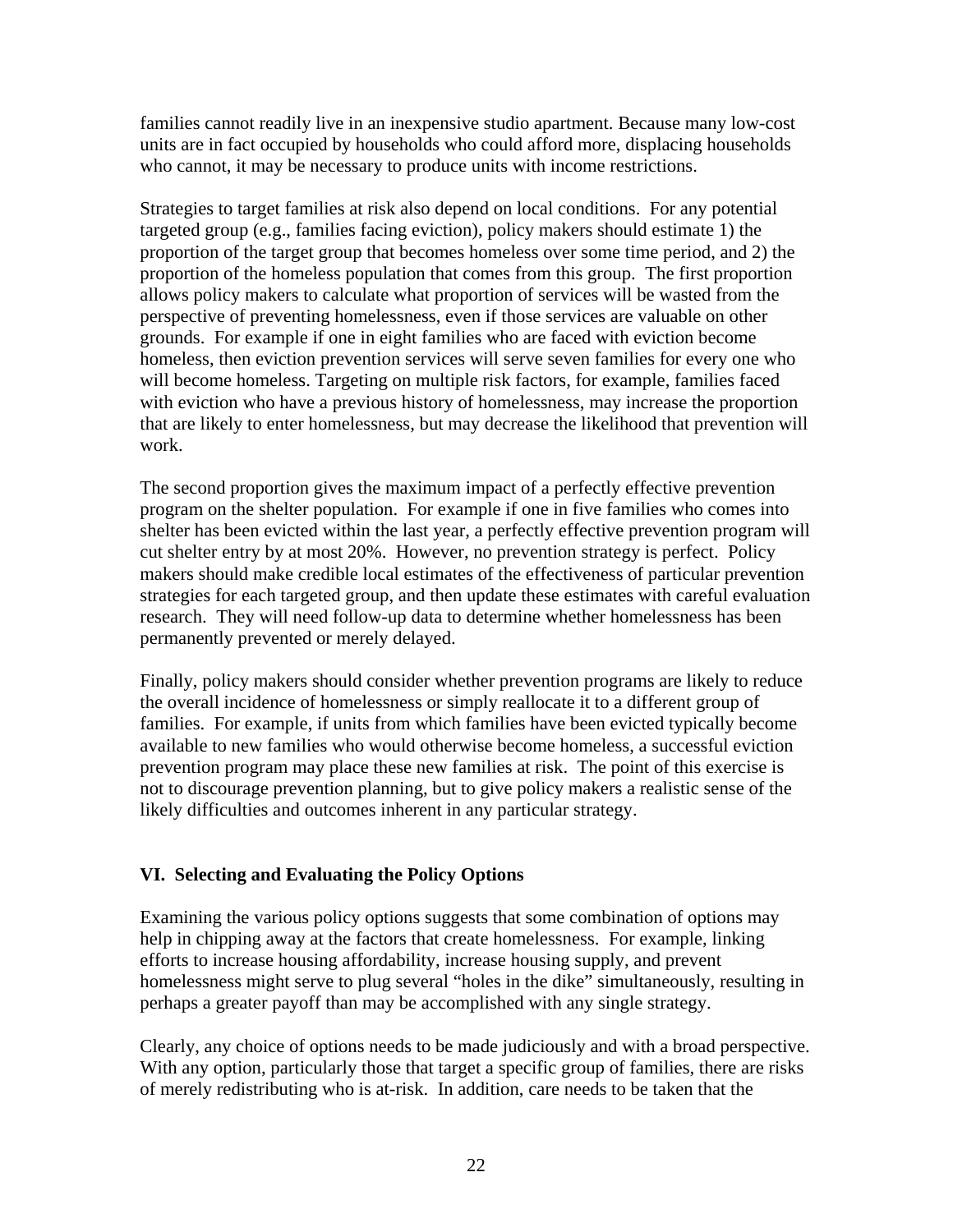<span id="page-24-1"></span>implementation of one or more policy options does not result in perverse incentives to becoming homeless in order to obtain greater benefits.

Whatever options are considered and adopted, we strongly urge the use of controlled research in guiding these decisions. Too often, policies are made without the advantage of this information and can have long-lasting repercussions that may have been foreseen through careful study. In addition, any evaluation undertaken would benefit from a similar broad perspective that anticipates a range of positive and negative outcomes that may result (e.g., reallocation and redistribution issues).

Culhane, D.P. & Metraux, S. (1999). One-year prevalence rates of public shelter utilization by race, sex,

 $\overline{a}$ 

 $8$  Bassuk, E. L., Weinreb, L., Buckner J., Browne, A., Salomon A., & Bassuk, S. (1996). The characteristics and needs of sheltered homeless and low-income housed mothers. *Journal of the American Medical Association, 276,* 640-647*.* <sup>9</sup>

<sup>9</sup> Burt, et al. (1999) op cit. See also Wong, Y.-L. I. (1997). Patterns of homelessness: A review of longitudinal studies. In Culhane D. P. & Hornburg, S (Eds.) (1997), *Understanding Homelessness: New Policy and Research Perspectives.* Washington, DC: The Fannie Mae Foundation.<br><sup>10</sup> Shinn, M., & Bassuk, E. L. (in press). Families. In S. Barrow et al. (Eds.) *Encyclopedia of* 

<span id="page-24-0"></span> $1$  Burt, M., Aron, L. Y., Douglas, T., Valente, J., Lee, E., & Iwen, B. (Urban Institute) (1999). *Homelessness: Programs and the people they serve: Findings of the National Survey of Homeless Assistance Providers and Clients*: Technical report prepared for Interagency Council on the Homeless. Washington, D.C.: The Council.

<sup>&</sup>lt;sup>2</sup> Metraux, S., Culhane, D. P., Raphael, S., et al. (2001). Assessing homeless population size through the use of emergency and transitional shelter services in 1998: Results from the analysis of administrative data in nine US jurisdictions. *Public Health Reports*, *116*. 3

 $3$  Link, B. G., Susser, E., Stueve, A., Phelan, J., Moore, R. E., & Struening, E. (1994). Lifetime and fiveyear prevalence of homelessness in the United States. *American Journal of Public Health, 84*, 1907-1912. 4

age and poverty status for New York City (1990, 1995) and Philadelphia (1995). *Population Research and Policy Review*, *18* (3). 5

 $<sup>5</sup>$  Ibid.</sup>

<sup>&</sup>lt;sup>6</sup> Weitzman, B. C., Knickman, J. R., & Shinn, M. (1990). Pathways to homelessness among New York City families. *Journal of Social Issues, 46*(4), 125-140. 7

<sup>&</sup>lt;sup>7</sup> Rog, D. J., McCombs-Thornton, K. L., Gilbert-Mongelli, A. M., Brito, M. C., & Holupka, C. S. (1995). Implementation of the Homeless Families Program: 2. Characteristics, strengths, and needs of participant families. American Journal of Orthopsychiatry, 65, 514-528.

*Homelessness.* Berkshire Publishing.<br><sup>11</sup> Shinn, M., & Weitzman, B. C. (1996). Homeless families are different. In Baumohl, J. (Ed.)<br>*Homelessness in America* (pp. 109-122). Phoenix: Oryx Press.

<sup>&</sup>lt;sup>12</sup> Bassuk, E. L., Buckner, J. C., Weinreb, L. F., Browne, A., Bassuk, S. S., Dawson, R., & Perloff, J. N. (1997). Homelessness in female-headed families: Childhood and adult risk and protective factors. *American Journal of Public Health, 87*, 241-248. 13 Shinn & Weitzman (1996) op cit.

 $14$  Burt, et al. (1999) op cit.

 $15$  Ibid.

<sup>16</sup> Weitzman, B. C. (1989). Pregnancy and childbirth: Risk factors for homelessness? *Family Planning Perspectives, 21*(4), 175-178.<br><sup>17</sup> Bassuk, et al. (1997) op cit., although this factor dropped out in a multivariate model.

 $18$  Bassuk, et al. (1997) op cit.

 $19$  Burt, et al. (1999) op cit.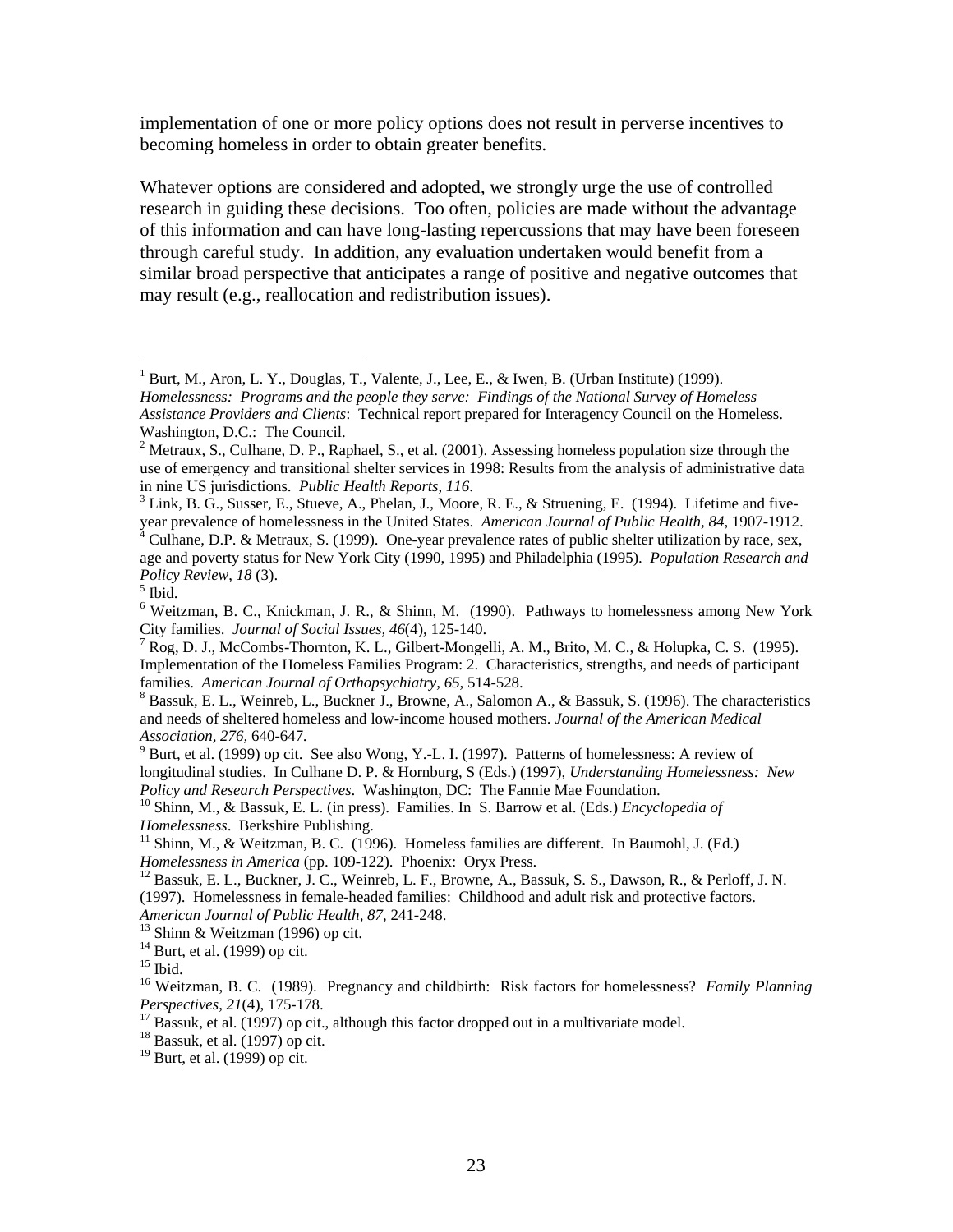<span id="page-25-0"></span><sup>20</sup> Bassuk, E. L., Buckner, J. C., Perloff, J. N., & Bassuk, S. S. (1998). Prevalence of mental health and substance use disorders among homeless and low-income housed mothers. *American Journal of* 

<sup>22</sup> Bassuk, E. L., Perloff J. N, & Dawson, R. (2001). Multiply homeless families: The insidious impact of violence. *Housing Policy Debate*, 12, 299-320. 23 Shinn & Weitzman (1996) op cit.

 $^\mathrm{24}$  Ibid.

 $25$  Burt, et al. (1999) op cit.

 $26$  Bassuk, et al. (1997) op cit.

- $27$  Burt, et al. (1999) op cit.
- $28$  Bassuk, et al. (1998) op cit.

 $29$  Shinn & Bassuk (in press) op cit.

 $30$  Burt, et al. (1999) op cit.

 $31$  Ibid.

 $32$  Ibid.

33 Ibid.

<sup>34</sup> Masten, A. S., Miliotis, D., Graham-Bermann, S. A., Ramirez, M., & Neemann, J. (1993). Children in homeless families: Risks to mental health and development. *Journal of Consulting and Clinical* 

 $\frac{35}{35}$  U.S. Conference of Mayors (2003) op cit.

36 Weitzman, et al. (1990) op cit.

 $37$  Rog et al. (1995) op cit.

 $38$  Burt et al (1999) op cit.

39 Maza, P. L. & Hall, J. A. (1988). *Homeless children and their families: A preliminary study*.

<sup>40</sup> North, C.S. & Smith, E.M. (1993). A comparison of homeless men and women: Different populations. different needs. *Community Mental Health Journal, 29, 423-431*.<br><sup>41</sup> Rossi, P. H. (1989). *Down and out in America: The origins of homelessness.* Chicago: University of

Chicago Press.

 $^{42}$  Zima, B. T., Wells, K. B., Benjamin, B., & Duan, N. (1996). Mental health problems among homeless mothers: Relationships to service use and child mental health problems. *Archives of General Psychiatry, 53,* 332-338. 43 Culhane, J. F., Webb, D., Grim, S., Metraux, S., & Culhane, D. P. (2003). Prevalence of Child Welfare

Services Involvement among Homeless and Low-Income Mothers: A fiver-year birth cohort study..

*Journal of Sociology and Social Welfare*, 30(3), 79-95.<br><sup>44</sup> Cowal, K., Shinn, M., Weitzman, B. C., Stojanovic, D., & Labay, L. (2002). Mother-child separations among homeless and housed families receiving public assistance in New York City. *American Journal of* 

<sup>45</sup> McLoyd, V. C. (1990). The impact of economic hardship on Black families and children:<br>Psychological distress, parenting, and socioemotional development. *Child Development*, 61, 311 346.

<sup>46</sup> Williams, C. W. (1991). Child welfare services and homelessness: Issues in policy, philosophy, and programs. In Kryder-Coe, J. H., Salomon, L. M., & Molnar, J. M. (Eds.), *Homeless children and youth: A* 

*new American dilemma.* New Brunswick, NJ: Transaction.<br><sup>47</sup> New York State Society for the Prevention of Cruelty to Children. (1990). *Professionals' handbook* 

*identifying and reporting child abuse and neglect*. New York: Author, p. 21.<br><sup>48</sup> FMRs are set at a percentile within the rent distribution for standard quality rental housing units in each FMR areas (see 24 CFR 888.113). FMRs are based on the distribution of rents for units that are occupied by recent movers—renter households who moved into their units within the past 15 months. The distribution does not include rents for units less than two years old or for public housing units. Rents for subsidized housing units are adjusted by adding back the amount of the subsidy.

HUD sets FMRs either at the 40th percentile rent or at the 50th percentile rent. For most FMR areas, the FMR is set at the 40th percentile rent. The rent for 40 percent of standard rental housing units is at or below this dollar amount. FMRs have been increased to the 50th percentile rent in those metropolitan areas where a FMR increase is most needed to promote residential choice, help families move closer to areas for job

*Psychiatry, 155, 1561-1564.*<br><sup>21</sup> Shinn & Bassuk (in press), op cit.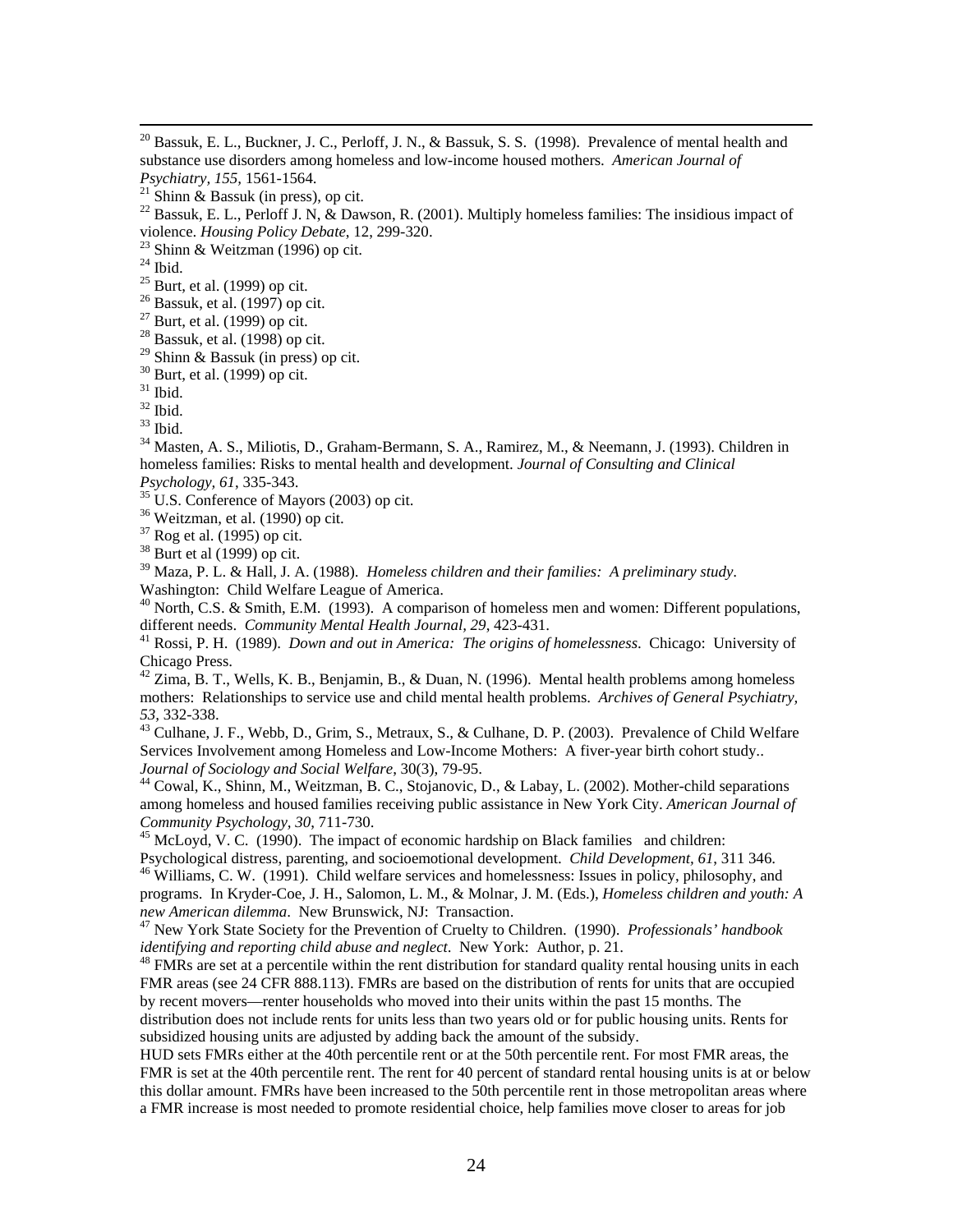<span id="page-26-0"></span> growth, and deconcentrate poverty (See 24 CFR 888.113(c)). From Federal Register May 28, 2003 (Volume 68, Number 102)

DEPARTMENT OF HOUSING AND URBAN DEVELOPMENT

Docket No. FR-4852-N-01

<sup>49</sup> Pitcoff, W., Pelletiere, D., Crowley, S., Schaffer, K., Treskon, M., Vance, C., & Dolbeare, C. N. (2003). *Out of Reach 2003: America's Housing Wage Climbs.* National Low Income Housing Coalition.  $\frac{http://www.nlike.org/oor2003}{50}$  $\frac{http://www.nlike.org/oor2003}{50}$  $\frac{http://www.nlike.org/oor2003}{50}$ , accessed 1/04/04.

 $\frac{51}{2001}$  2001 American Housing Survey Data reported in NLIHP, p. 7.  $\frac{52}{2001}$  Ibid. p. 28

 $^{53}$  Wood, D. R., Valdez, R. B., Hayashi, T., & Shen, A. (1990). Homeless and housed families in Los Angeles: A study comparing demographic, economic, and family function characteristics. *American Journal of Public Health, 80*, 1049-1052. 54 Shinn, et al. (in press) op cit.

 $^{55}$  Rog, D. J., & Gutman, M. (1997). The homeless families program: A summary of key findings. In S. L. Isaacs & J. R. Knickman (Eds.) *To improve health and health care: The Robert Wood Johnson Foundation* 

<sup>56</sup> Rog, D. J., Gilbert-Mongelli, A. M., and Lundy, E. (1998). *The Family Unification Program: Final Evaluation Report.* Washington, D. C.: CWLA Press. 57 2001 American Housing Survey Data reported in NLIHP 58 Wood, et al. (1990) op cit.

 $59$  Stretch, J. J. & Krueger, L. W. (1992). Five year cohort study of homeless families: A joint policy research venture. *Journal of Sociology & Social Welfare, XIX*(4), 73-88. <sup>60</sup> Rog, et al. (1998) op cit.

61 Weitzman, B. & Berry, C. (1994). *Formerly homeless families and the transition to permanent housing: High-risk families and the role of intensive case management services*. Final report to the Edna McConnell Clark Foundation. New York University.

62 Shinn, M., Weitzman, B. C., Stojanovic, D., Knickman, J. R., Jiminez, L., Duchon, L., & James, S., Krantz, D. H. (1998). Predictors of homelessness from shelter request to housing stability among families in New York City. *American Journal of Public Health, 88*(10), 1-7. <sup>63</sup> Stretch & Krueger (1992) op cit.

<sup>64</sup> Wong, Y.-L. I., Culhane, D. P., & Kuhn, R. S. (1997). Predictors of exit and reentry among family shelter users in New York City. *Social Service Review*, 71, 441-462.

<sup>65</sup> Culhane, D. P. (1992). The quandaries of shelter reform: An appraisal of efforts to "manage" homelessness. *Social Service Review*, 66, 428-440.

<sup>66</sup> Newman, S. J., Reschovsky, J. D., Kaneda, K., & Hendrick, A. M. (1994). The effects of independent living on persons with chronic mental illness: An assessment of the Section 8 Certificate Program. *The* 

<sup>67</sup> Weitzman & Berry (1994) op cit.

 $68$  Rog, et al. (1995) op cit.

 $69$  Rog, et al. (1998) op cit.

 $\frac{70}{2}$  Zlotnick, C., Robertson, M. J., & Lahiff, M. (1999). Getting off the streets: Economic resources and residential exits from homelessness. *Journal of Community Psychology, 27*, 209-224. 71 Wong, Y.L. I., & Piliavin, I. A dynamic analysis of homeless-domicile transitions. *Social Problems, 44,*

408-423.

 $72$  Rog & Gutman (1997) op cit.

 $73$  Rog, et al (1995) op cit.

 $74$  Dixon, L., Krauss, N., Myers, P., & Lehman, A. (1994). Clinical and treatment correlates of access to Section 8 certificates for homeless mentally ill persons. *Hospital and Community Psychiatry, 45*(12), 1196- 1200.

75 Abt Associates. (1997). *National Evaluation of the Shelter Plus Care Program: Final Report*. Rockville, MD: U. S. Department of Housing and Urban Development.

76 Edin, K., & Lein, L. (1997). *Making ends meet: How single mothers survive welfare and low-wage* 

<sup>77</sup> United States Department of Housing and Urban Development (2004). http://www.hud.gov/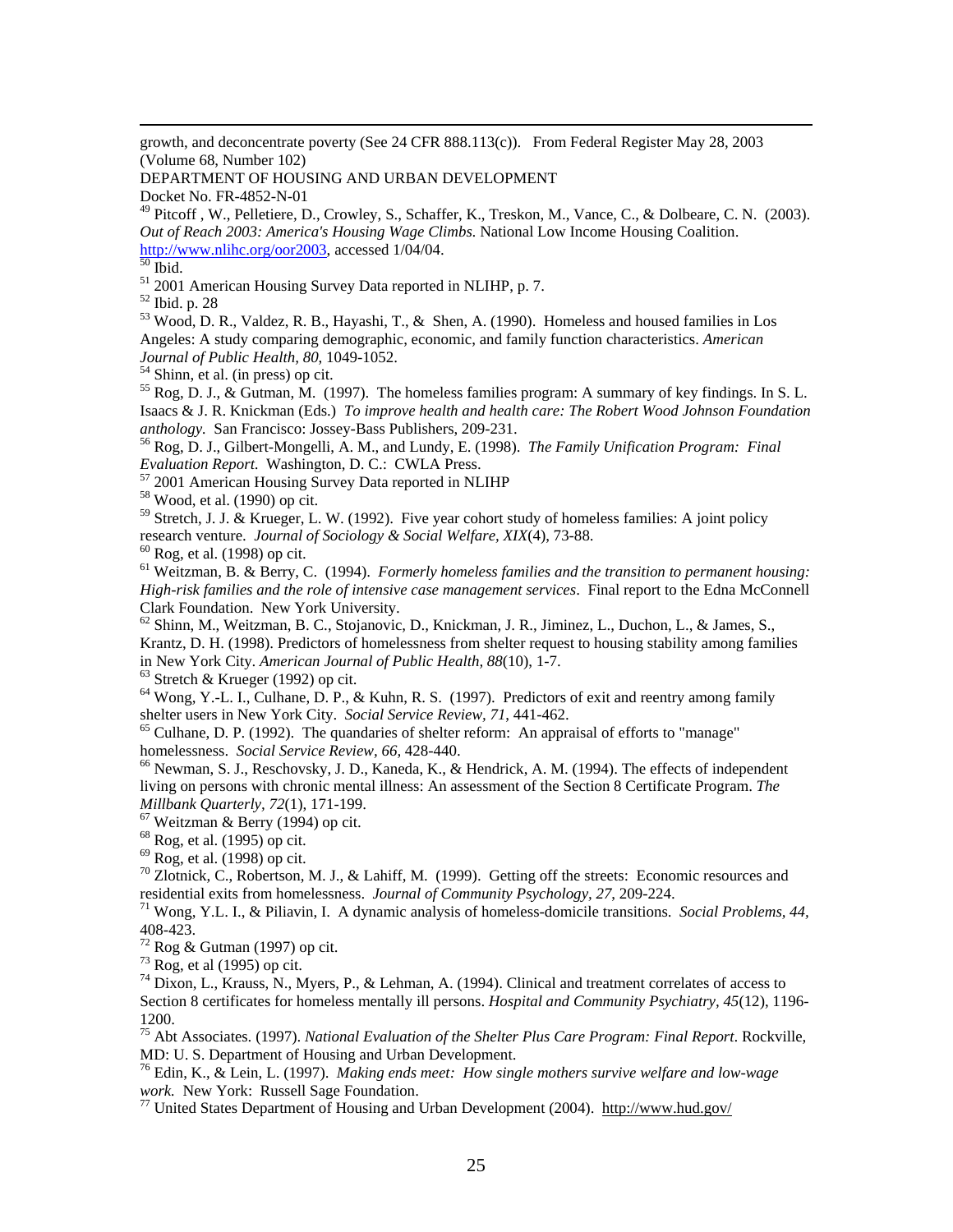<span id="page-27-0"></span>78 U.S. Conference of Mayors op cit. p. 54.

<sup>79</sup> Barrow, S. & Zimmer, R. (1999). Transitional housing and services: A synthesis. In L. B. Fosburg & D. L. Dennis (Eds.), *Practical lessons: The 1998 national symposium on homelessness research.* U.S.

Department of Housing and Urban Development and the U.S. Department of Health and Human Services.

 $80$  Ibid.

 $81$  Ibid.

 $82$  Ibid.

<sup>83</sup> Westat (1991). *A national evaluation of Title IV-E foster care independent living programs for youth. Phase 2: Final report.* Rockville, MD: Westat, Inc.

<sup>84</sup> Matulef, M. L., Crosse, S. B., Dietz, S. K., Van Ryszin, G., Kiser, M. L., Puhl, L. M., & Ficke, R. C. (1995). *National evaluation of supportive housing demonstration program: Final report.* Washington, DC:

U. S. Department of Housing and Urban Development and the Office of Policy Development and Research.

<sup>85</sup> National Alliance to End Homeless (2004). http://www.endhomelessness.org/. <sup>86</sup> Barrow & Zimmer (1999) op cit.

87 Welfare Information Network (2001). *General information on disregards.* Retrieved July 30, 2002 from http://www.welfareinfo.org/GeneralDisregard.htm.<br><sup>88</sup> Bos, J. M., Huston, A. C., Granger, R. C., Duncan, G. J., Brock, T. W., & McLoyd, V. C. (1998). *New* 

*Hope for people with low incomes: Two-year results of a program to reduce poverty and reform welfare.* New York: Manpower Demonstration Research Corporation.

89 Miller, C., Knox, V., Gennetian, L. A., Dodoo, M., Hunter, J., & Redcross, C. (2000). *Reforming welfare and rewarding work: Final report on the Minnesota Family Investment Program. Volume 1: Effects on Adults.* New York: Manpower Demonstration Research Corporation.

90 Stegman, M. A., Davis, W. R., & Quercia, R. (2003). *The Earned Income Tax Credit as an instrument of housing policy*. The Brookings Institution.

 $^{91}$  Ibid.

 $92$  IRS, 2002 as noted in Stegman, et al. (2003) op cit.

 $93$  Romich & Weisner, 2001, in Stegman, et al. (2003) op cit.

<sup>94</sup> Winstead (2004) personal communication.

95 Rog, et al (1995) op cit.

96 Shinn, et al (1998) op cit.

 $97$  Bassuk, et al (1997) op cit.

98 Rafferty, Y., & Shinn, M. (1991). The impact of homelessness on children. *American Psychologist, 46*, 1170-1179.

<sup>99</sup> Duchon, L., Weitzman, B. C., & Shinn, M. (1999). The relationship of residential instability to medical

care utilization among poor mothers in New York City. *Medical Care, 37*, 1282-1293<u>.</u><br><sup>100</sup> Kontos, S., Howes, C., Shinn, M., & Galinsky, E. (1995). *Quality in family child care and relative care*. New York: Teachers C

<sup>101</sup> Stegman et al. (2003) op cit.<br><sup>102</sup> Dolbeare, C. N. (2001). Housing affordability: Challenge and context. *Cityscape: A Journal of Policy*<br>*Development and Research*, 5(2), 110-130.

<sup>103</sup> Stegman, et al. (2003) op cit.<br><sup>104</sup> Ibid.<br><sup>105</sup> Ibid. <sup>107</sup> U.S. Department of Housing and Urban Development (2004). *Using CDBG funds in addressing the challenges of homelessness.* (Notice: CPD-03-14). [www.hud.gov/offices/cpd/lawsregs/notices/2003/03-](http://www.hud.gov/offices/cpd/lawsregs/notices/2003/03-14.pdf) [14.pdf](http://www.hud.gov/offices/cpd/lawsregs/notices/2003/03-14.pdf)

108 Lee, W., Beecroft, E., Khadduri, J., & Patterson, R. (Abt Associates) (2003). *Impacts of welfare reform on recipients of housing assistance: Evidence from Indiana and Delaware.* U.S. Department of Housing and Urban Development, Office of Policy Development and Research.

109 Sard, B. & Harrison, T. (2002). *The increasing use of TANF and state matching funds to provide housing assistance to families moving from welfare to work – 2001 supplement.* Center on Budget and Policy Priorities, February 2000.

110 Sard, B. & Waller, M. (2002). *Housing strategies to strengthen welfare policy and support working families.* The Brookings Institution, Center on Budget and Policy Priorities.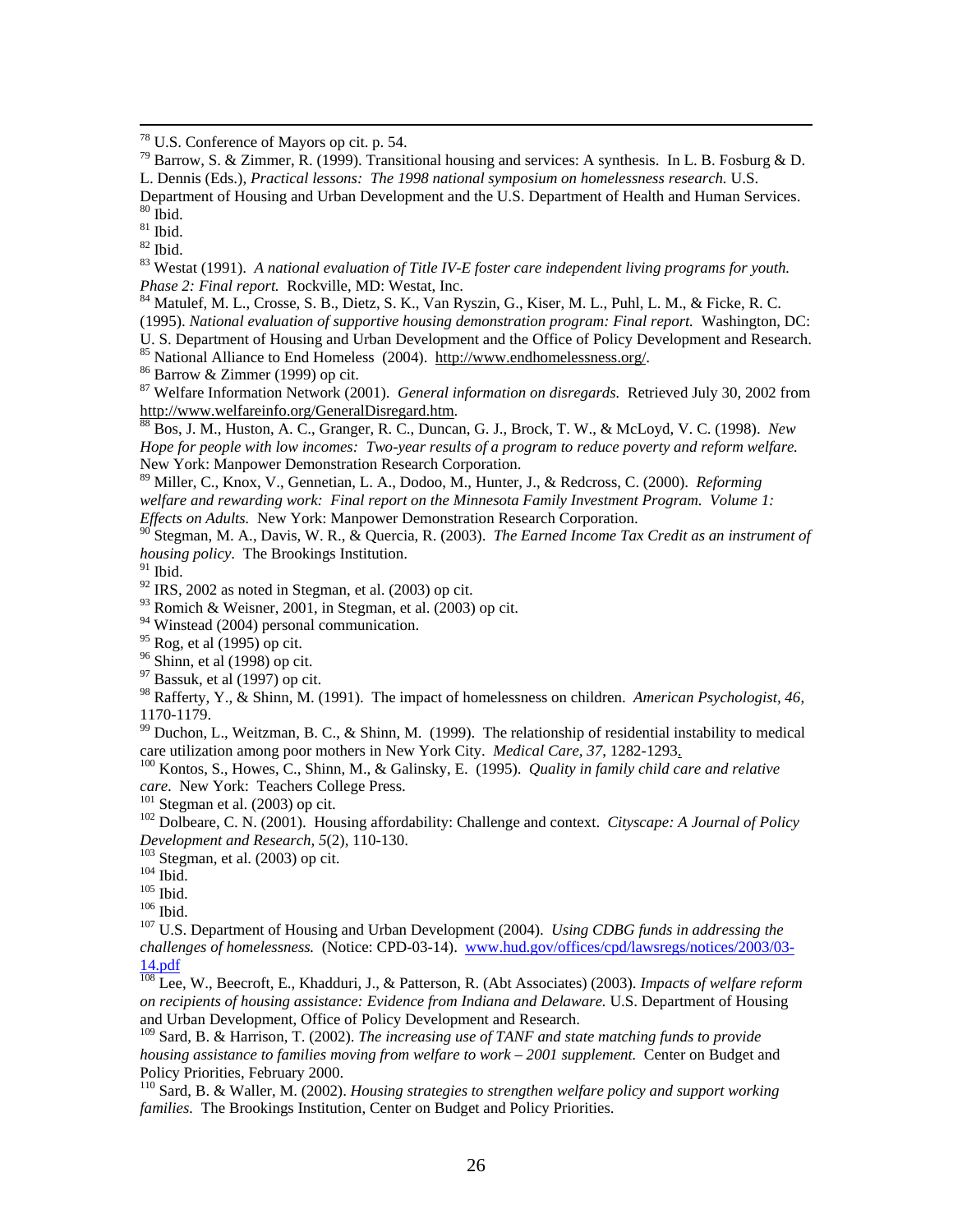<span id="page-28-0"></span><sup>111</sup> Sard & Harrison (2002) op cit.<br>
<sup>112</sup> Sard & Waller (2002) op cit.<br>
<sup>113</sup> Ibid.<br>
<sup>115</sup> Sard & Harrison (2002) op cit.<br>
<sup>116</sup> Sard & Waller (2002) op cit.<br>
<sup>117</sup> Lee, et al. (2003) op cit.<br>
<sup>118</sup> Rafferty & Shinn (19

 $119$  Rafferty, Y. (1995). The legal rights and educational problems of homeless children and youth.

*Educational Evaluation and Policy Analysis, 17(1), 39-61.* 120 Barrow & Zimmer (1999) op cit. 121 Gates Foundation (2003). *The state of the art: Supportive Housing for Homeless and At-risk Families. Background materials for learning forum.* February 27, 2003.<br>
<sup>122</sup> Beyond Shelter (2004). http://www.beyondshelter.org/<br>
<sup>122</sup> National Alliance to End Homeless (2004) op cit.<br>
<sup>124</sup> Shinn, et al. (1998) op cit.<br>
<sup>124</sup>

Dennis Eds.). *Practical lessons: The 1998 National Symposium on Homelessness Research* (pp. 13-1 - 13- 36). Washington, DC: DHHS.

126 General Accounting Office (1990). *Homelessness: Too early to tell what kinds of prevention assistance* work best. Washington DC: General Accounting Office.

<sup>127</sup> Feins, J. D., Fosburg, L. B., & Locke, G. (Abt Associates.) (1994). *Evaluation of the Emergency Shelter Grants Program, Volume I: Findings*. Washington DC: US Department of Housing and Urban Development, Office of Policy Development and Research, HUD-PDR -1489.

128 Schwartz, D. C., Devance-Manzini, D., & Fagan, T. (1991). *Preventing homelessness: A study of state and local homelessness prevention programs.* New Brunswick, NJ: American Affordable Housing Institute.<br><sup>129</sup> See alternative calculations in Shinn & Baumohl (1999) op cit.

<sup>130</sup> McIntire, J. I., Layzer, J., & Weisberg, L. (1992). *On firmer ground: Housing for homeless and nearhomeless families.* Prepared by University of Washington Institute for Public Policy and Management. Olympia, Washington: Washington State Department of Community Development.

<sup>132</sup> Bueno, I., Parton, M. B., Ramirez, S., & Viederman, D. (1989). *When the rent comes due: Breaking the link between eviction and homelessness: An eviction prevention access plan*. San Francisco: Home Base;<br><sup>133</sup> Schwartz et al. (1991), op cit.

134 United States General Accounting Office (1999). *Foster Care: Challenges in Helping Youths Live*<br>*Independently.* (GAO/T-HEHS-99-121). Washington, DC: U.S. General Accounting Office.

<sup>135</sup> Collins, M. E. (2001). Transition to adulthood for vulnerable youths: A review of research and implications for policy. *The Social Service Review*, 75(2), 271-291.

<sup>136</sup> Scannipieco, M., Schagrin, J., & Scannapieco, T. (1995). Independent living programs: Do they make a difference? *Child and Adolescent Social Work Journal,12(5), 381-389.* <sup>137</sup> McMillen & Tucker (1999) op cit. <sup>138</sup> Westat (1991) op cit.

139 Goerge, R. M., Bilaver, L., Lee, B. J., Needell, B., Brookhart, A. & Jackman, W. (2002). *Employment*  Outcomes for Youth Aging Out of Foster Care. University of Chicago, Chapin Hall Center for Children.<br>
<sup>140</sup> Scannapieco et al. (1995) op cit.<br>
<sup>141</sup> Westat (1991) op cit.<br>
<sup>142</sup> Courtney & Piliavin (1998) op cit.<br>
<sup>143</sup> M